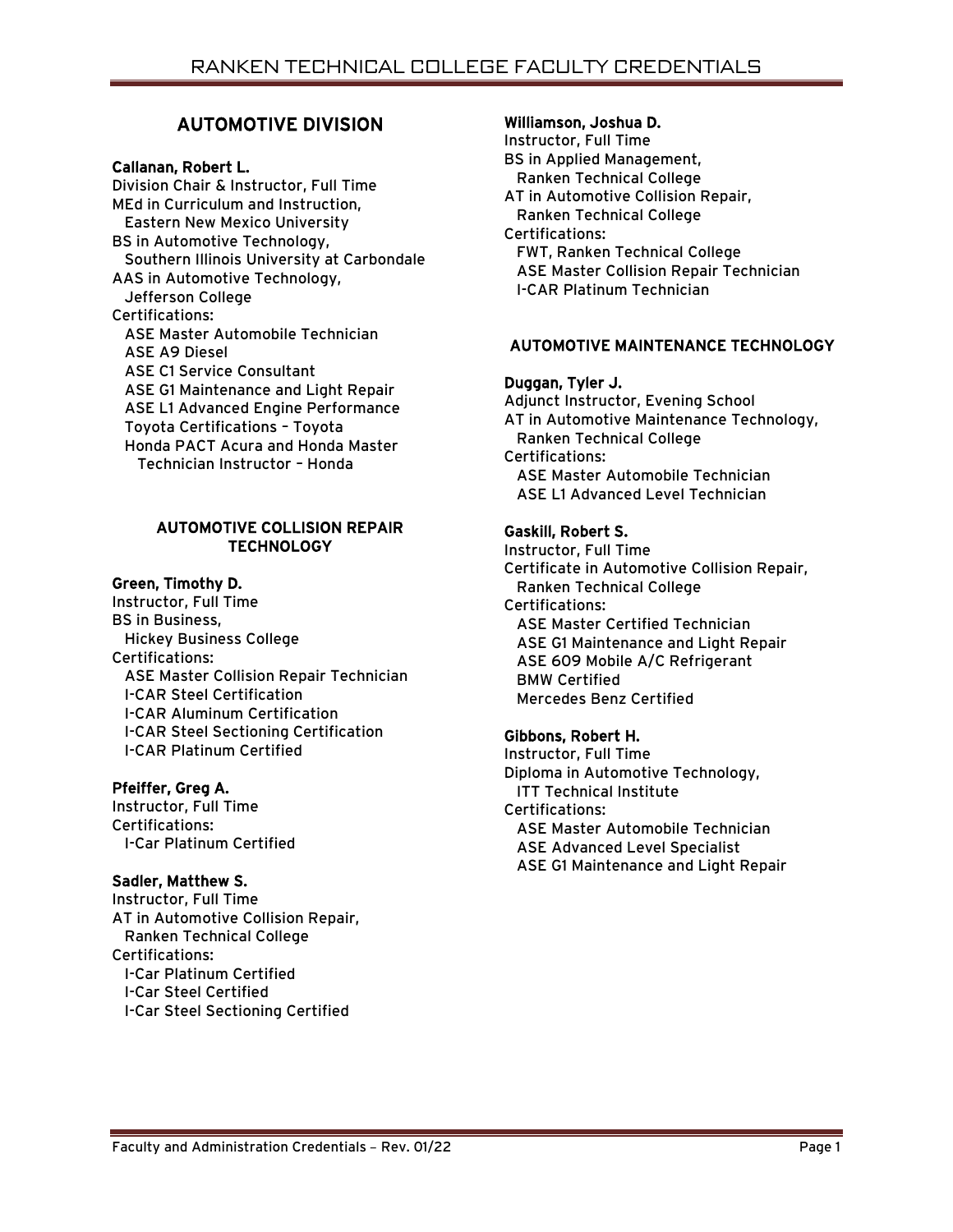# Heaton, Ricky D.

Instructor, Full Time BAS in Workforce Education Development, Southern Illinois University at Carbondale AAS in Management, Southern Illinois University at Carbondale Certificate in Automotive Maintenance, Ranken Technical College Certifications: ASE Automatic Transmissions ASE A3 Manual Drive Trains and Axles ASE A4 Suspension ASE A5 Brakes ASE Electrical / Electronics ASE G1 Maintenance and Light Repair ASE 609 Mobile A/C Refrigerant

# Loftus, Christopher M.

Instructor, Full Time BS in Automotive Technology, Southern Illinois University at Carbondale AT in Automotive Maintenance Technology, Ranken Technical College Certification: ASE Master Certified Technician

# Raines, Ronald L.

Department Chair & Instructor, Full Time BS in Workforce Education and Development, Southern Illinois University at Carbondale AS in Applied Science, Ranken Technical College Certificate in Automotive Maintenance Technology, Ranken Technical College Certifications: ASE Master Automobile Technician ASE Master Medium/Heavy-Duty Truck Tech ASE F1 Alternative Fuels ASE G1 Maintenance and Light Repair ASE 609 Mobile A/C Refrigerant

# Tervort, Gregory R.

Instructor, Full Time BS in Career and Technical Education, University of Central Missouri AS in Automotive Technology, St. Louis Community College Certifications: ASE Master Automobile Technician ASE A9 Light Duty Diesel ASE G1 Maintenance and Light Repair ASE L1 Advanced Level Technician ASE 609 Mobile A/C Refrigerant

# Turner, J. Matthew

Adjunct Instructor, Industrial Training AS in Culinary Arts, L'Ecole Culinaire Diploma in Heavy Equipment & Vehicle Repair, U.S. Army Mechanics School Certifications: ASE Certified Mechanic ASE Certified Service Consultant

### CERTIFIED DEALERSHIP TECHNICIAN PROGRAM

# Boyher, Gary R.

Instructor, Full Time BS in Management and Marketing, Southwest Missouri State University AAS in Automotive Technology, Jefferson College Certifications: ASE Master Automobile Technician ASE A9 Diesel ASE C1 Service Consultant ASE G1 Maintenance and Light Repair ASE L1 Advanced Engine Performance ASE L3 Light Duty Hybrid/Electric Vehicle ASE Parts Specialist ASE Refrigerant Recovery and Recycling Missouri Vocational Certificate Secondary/Post-Secondary Class E Driver's License – State of Missouri

# Hopkins, Donald B.

Instructor, Full Time Certifications: ASE Master Automobile Technician ASE A9 Diesel ASE F1 Alternative Fuels ASE G1 Maintenance and Light Repair ASE L1 Advanced Engine Performance ASE L3 Light Duty Hybrid/Electric Vehicle Certified Honda PACT Instructor – Honda Certified T-TEN Toyota Instructor - Toyota Toyota Master Diagnostic Technician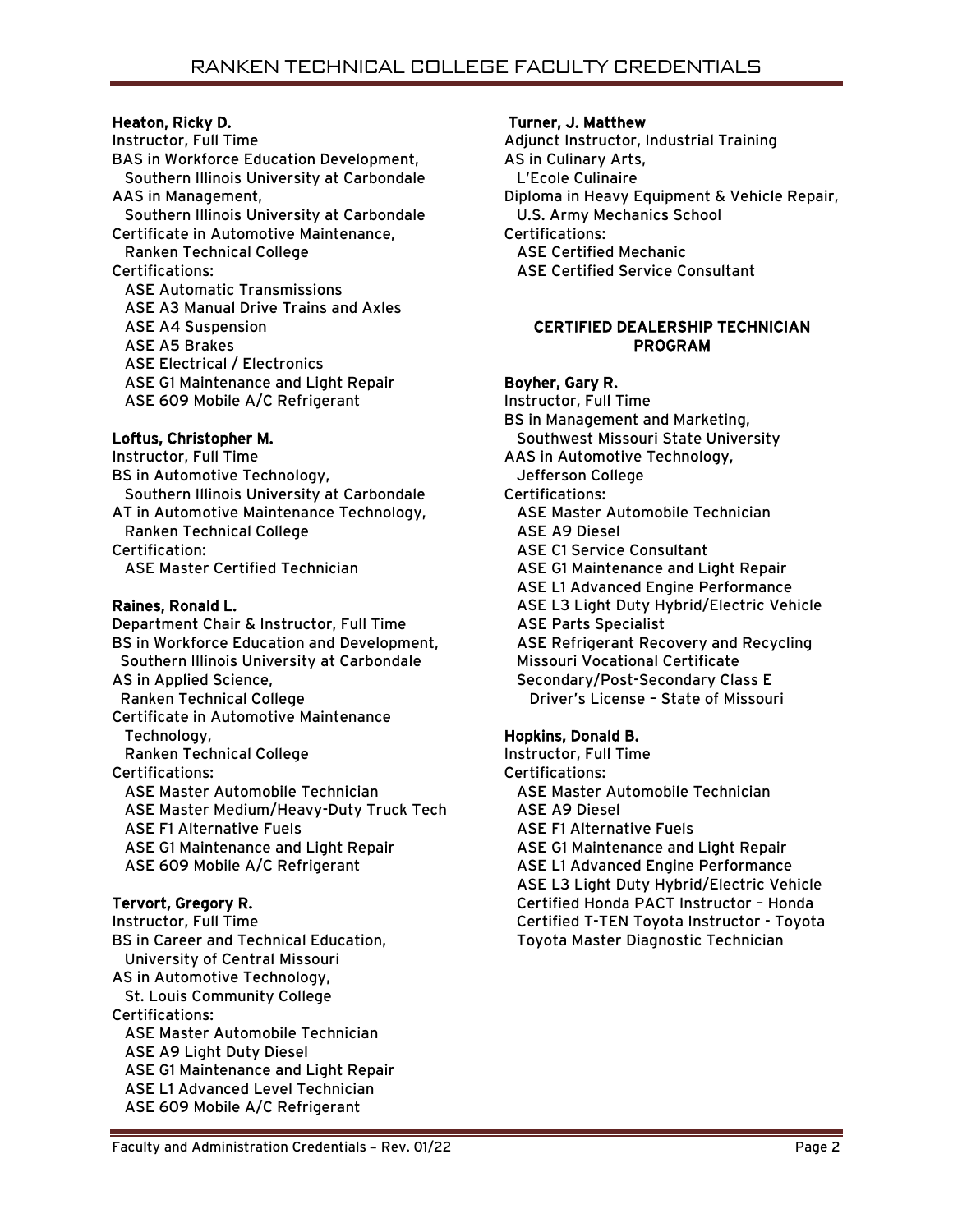# Jesse, Andrew A.

Instructor, Full Time MEd in Instructional Design, Western Governors University BS in Workforce Education, Southern Illinois University at Carbondale AAS in Automotive Technology, Lincoln Land Community College Certifications: ASE Master Automobile Technician ASE A9 Diesel ASE G1 Maintenance and Light Repair ASE L1 Advanced Engine Performance ASE L3 Light Duty Hybrid/Electric Vehicle Ford Senior Master Technician

# McNealy, Christopher L.

Instructor, Full Time AT in Automotive Maintenance Technology, Ranken Technical College Certifications: ASE Master Automobile Technician ASE F1 Alternative Fuels ASE G1 Maintenance and Light Repair ASE L1 Advanced Engine Performance ASE L3 Light Duty Hybrid/Electric Vehicle Acura Master Technician - Honda Honda Master Technician - Honda Certified Acura PACT Instructor – Honda Certified Honda PACT Instructor – Honda Toyota T-Ten Instructor

# Motta, Gerard E.

Instructor, Full Time AAS in Automotive Maintenance Technology, Ranken Technical College Certifications: ASE Master Automobile Technician ASE G1 Maintenance and Light Repair ASE L1 Advanced Engine Performance Honda Master Technician - Honda

# Stewart, William F.

Instructor, Full Time

- BS in Workforce Education and Development, In progress,
- Southern Illinois University at Carbondale
- AAS in Automotive Maintenance Technology, Ranken Technical College
- Certifications:
	- ASE Master Automobile Technician ASE A9 Diesel
	- ASE G1 Maintenance and Light Repair
	- ASE L1 Advanced Engine Performance
	- ASE L3 Light Duty Hybrid/Electric Vehicle General Motors Master Technician
	- **Certifications**

# Webb, Christopher L.

Instructor, Full Time Classes taken at Southern Illinois University at Edwardsville Certifications: ASE Master Automobile Technician ASE A9 Diesel ASE G1 Maintenance and Light Repair ASE L1 Advanced Engine Performance ASE L3 Light Duty Hybrid/Electric Vehicle General Motors Master Certified Technician

# Whitcraft, Michael B.

Instructor, Full Time AT in Automotive Technology, St. Louis Community College Certifications: ASE Master Automobile Technician ASE G1 Maintenance and Light Repair ASE L1 Advanced Engine Performance Toyota Master Certified Technician

# White, Christopher L.

Instructor and Fleet Coordinator, Full Time AT in Automotive Maintenance Technology, Ranken Technical College License:

Motor Vehicle Inspection License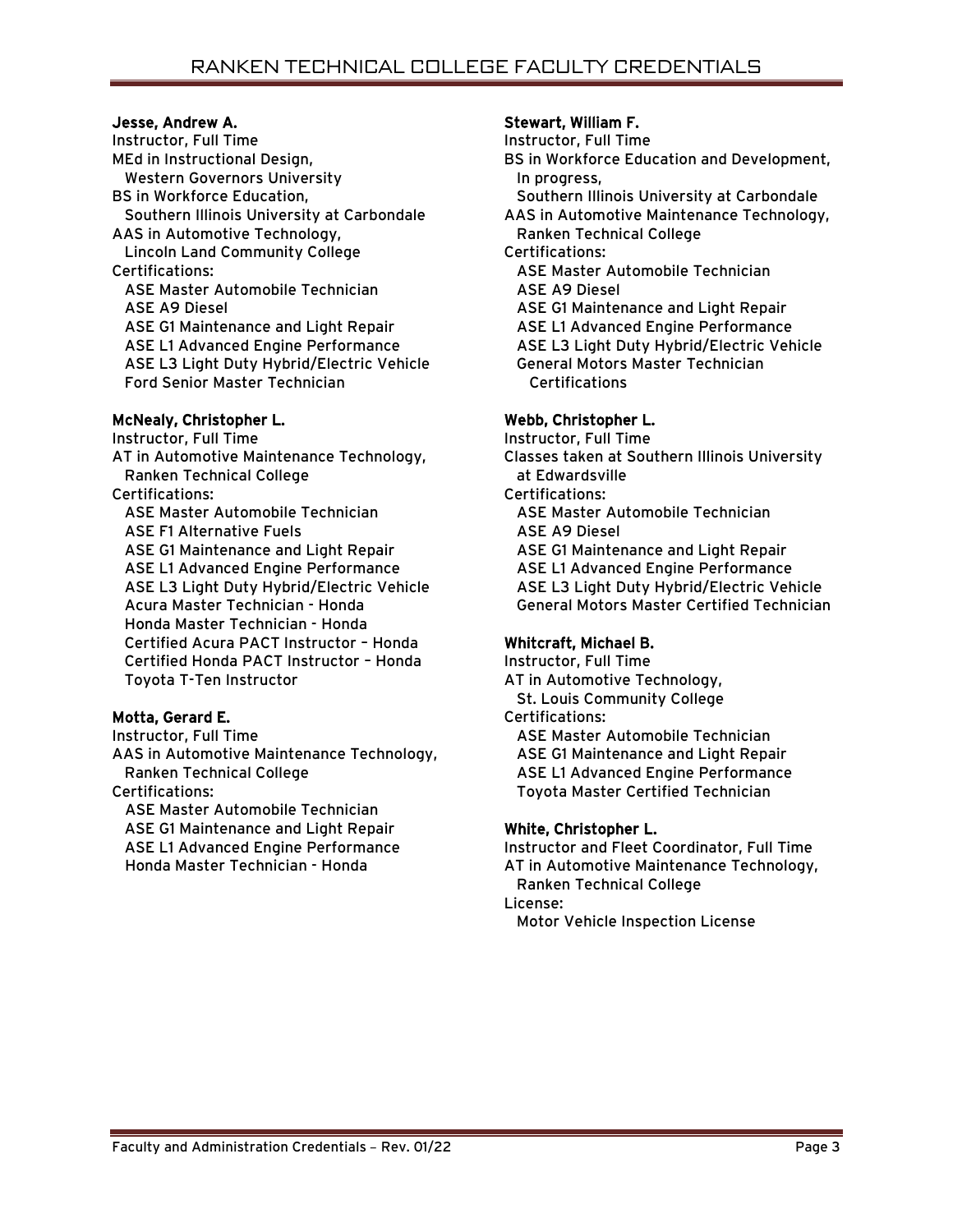# HIGH PERFORMANCE RACING TECHNOLOGY

### McClintock, Marc R.

Department Lead & Instructor, Full Time Certificate from Southern Illinois University at Carbondale Certificate from Southwestern Illinois College Certifications: ASE A1 Engine Repair ASE A4 Suspension and Steering

### Rote, Donald M.

Instructor, Full Time Courses taken at University of Illinois at Chicago School of Mechanical Engineering Certifications:

 ASE Certified Automobile Master Technician ASE G1 Maintenance and Light Repair ASE L1 Advanced Engine Performance

### AUTOMOTIVE MAINTENANCE TECHNOLOGY - **WENTZVILLE**

# Michel, Timothy F.

Instructor, Full Time BS in Business Management, National-Louis University AT in Diesel Maintenance Technology, Ranken Technical College Certifications: ASE Master Automobile Technician

 ASE G1 Maintenance and Light Repair ASE L1 Advanced Level Technician Mobile Air Conditioning, Section 609, Clean Air Act - MACS

# Miller, Lloyd C.

Instructor, Full Time AT in Automotive Maintenance Technology, Ranken Technical College Certifications: ASE Master Automotive Technician ASE G1 Light Duty General Repair ASE L1 Advanced Engine Performance ASE L3 Electric and Hybrid Systems ASE X1 Exhaust and EGR Systems

# Townsend, Alan J.

Instructor, Full Time AA in General Studies, St. Charles Community College Certificate in Automotive Maintenance Technology, Ranken Technical College Certifications: ASE Master Automobile Technician ASE G1 Maintenance and Light Repair ASE L1 Advanced Engine Performance GVIP Inspector/Mechanic – State of Missouri

# Woods, James W.

Instructor, Full Time Certificate in Automotive Technology, St. Louis Community College Certifications: ASE Master Automobile Technician ASE G1 Maintenance and Light Repair ASE L1 Advanced Engine Performance ASE L3 Light Duty Hybrid/Electric Vehicle Mopar CAP Instructor Acura Certifications Honda Certifications AC Delco Certifications

# DIESEL TECHNOLOGY – WENTZVILLE

# Chandler, Timothy J.

Instructor, Full Time Certifications: ASE Master Med/Heavy Truck Technician ASE C1 Service Consultant Cummins Advanced Diesel Technology 855/N14 Maintenance and Overhaul Allison 3000/4000 Service and Overhaul Forklift Certified CPR/AED

### Clark, Taylor P.

Instructor, Full Time Certificate in Automotive, Kent Career Technical Institute Certifications: ASE Master Medium/Heavy Truck **Technician**  EPA 608 and 609 Universal Technician – Mainstream Engineering Carrier #1407 Mod 1 – Carrier Transicold DD EPA 07 – Detroit Diesel Class B CDL License – State of Missouri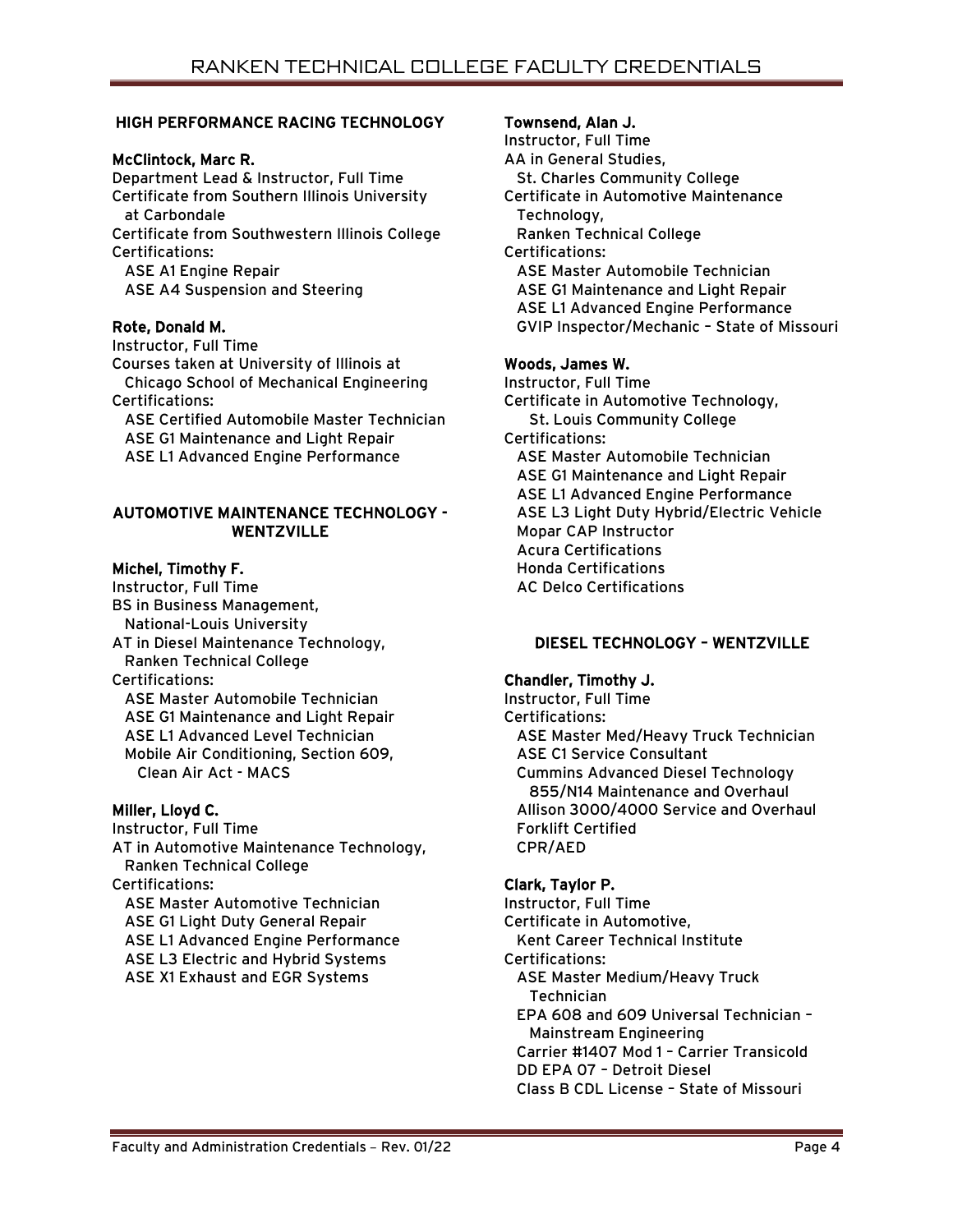### Ray, Shawn D.

Department Chair and Instructor, Full Time Certifications: ISX15, X15 – Cummins 2007 Heavy Duty Acert – Caterpillar Paccar Engine Training MX Paccar 2010 Emissions Peterbilt Electrical T/S ASE L2 Advanced Level Specialist ASE T2 Engines ASE T3 Transmission ASE T4 Brakes ASE T5 Suspension ASE T6 Electrical ASE T7 HVAC ASE T8 Preventive Maintenance EPA 07, EPA 10, GHG 14 – Detroit Diesel

### Vilmure, Robert D.

Instructor, Full Time Certificate in Diesel Truck Technology, Lincoln Technical Institute Certifications: Case Master International Certification (Tractors, Combines, Planters, Balers, Farming Systems, AG Engines) – Case International ASE T2 Engines ASE T3 Transmissions ASE T4 Brakes ASE T5 Suspension ASE T6 Electrical/Electronic Diagnosis and Repair ASE T7 HVAC ASE T8 Preventive Maintenance

#### Waldon, Douglas J.

Instructor, Full Time Certifications: ASE T2 Engines ASE T3 Drivetrain ASE T4 Brakes ASE T5 Suspension ASE T6 Electrical/Electronic Systems ASE T7 HVAC ASE T8 Preventive Maintenance ASE Master Medium/Heavy Truck Tech Allison 3000/4000 Service and Overhaul CNG Systems Cummins ISX 12, 15, K-19, L-10, M-11, N-14 Detroit Axle Systems DD Heavy-duty & Medium-duty Systems DT12 Systems Electronic Systems Electrical Troubleshooting Systems EPA 609, EPA 07, EPA 10 Systems Fleet Customer Systems GHG14 & GHG 17 DD Series Systems Heavy Duty Truck System M-2 Systems TBI Electrical and Vehicle Systems Wabco, Meritor & Bendix ABS System Western Star System

### COMMERCIAL DRIVING (CDL) - WENTZVILLE

#### Waite, Louis E. Instructor – Commercial Driver License (CDL),

 Full Time MS in Human Resource Management, Lindenwood University BA in Human Resource Management, Lindenwood University Certification: Class A CDL License with NT Endorsements (Doubles, Triples, and Tankers) – State of Missouri

#### DIESEL AND COMMERCIAL DRIVING (CDL) - PERRYVILLE

### Dover, Brien J.

Department Chair and Instructor, Full Time Certificate in Diesel Truck and Heavy Equipment Technology, Ranken Technical College Certifications: R-12/134-A Refrigerants/HVAC – MACS Class B CDL License – State of Missouri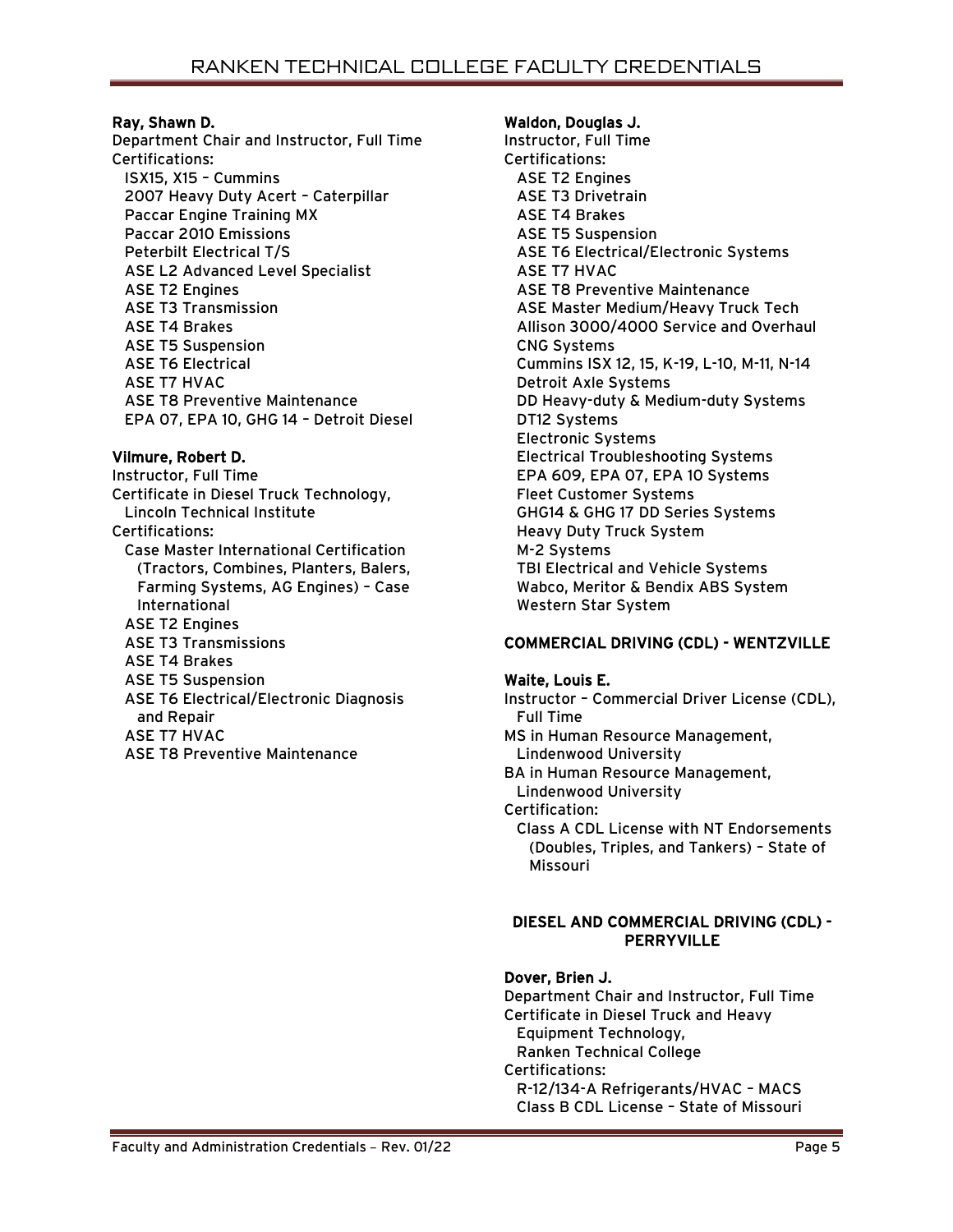### Eason, Justin R.

Instructor, Full time Advanced Diesel Technology Diploma, Wyotech Certifications: Kenworth Course 100 EPA 608, 609 A/C Certified ISB6.7 CM2250 Qualification (EPA 2010) ISC8.3 CM2250, ISL9 CM2250 Qualification (EPA 2010) ISX12 CM2250/ISX11.9 CM2250 Qualification (EPA 2010) ISX12 CM2350 X102 Qual. (EPA 2013) ISX15 CM2250 Qualification (EPA 2010) ISX15 CM2350 X101 Qualification (EPA 2013) X15 CM2350 X114B, X15 CM2350 X116B Qualification (EPA 2017) B6.7 CM2350 B121B Qual. (EPA 2017) ISB6.7 CM2350 B101 Qual. (EPA 2013) ISL9 CM2350 L101 Qualification (EPA 2013) L9 CM2350 L116B, L9 CM2350 L123B Qualification (EPA 2017) X15 CM2450 X124B Qual. (EPA 2020) ISB CM2150 Qualification (EPA 2007) ISC CM2150, ISL CM2150 Qual. (EPA 2007) B6.7 CM2450 B155B Qual. (EPA 2021) L9 CM2450 L126B Qualification (EPA 2021) X15 CM2450 X134B Qual. (EPA 2021)

# Morgan, P. David

Instructor, Full Time Certifications: Certified Master Instructor/Safety Professional – CVTA Class A CDL License – State of Illinois DMV

# Worley, L. Sam

Instructor, Full Time Training in welding, machining, auto body, Aviation metal Certifications: ASE T4 Brakes ASE T5 Suspension ASE T8 Preventive Maintenance Class A CDL with PN Endorsement REMA-TECH Tire Certification R12/134 Refrigerant MACS Certification

# CONSTRUCTION DIVISION

# ARCHITECTURAL TECHNOLOGY

# Galligos, Matthew A.

Instructor, Full Time Master of Architecture, Southern Illinois University at Carbondale BS in Architectural Technology, Ranken Technical College AAS in Drafting/CAD Technology, Lewis and Clark Community College Certification: Registered Architect – State of Illinois

# Graf, David M.

Department Chair and Instructor, Full Time Master of Architecture, University of Illinois BS in Architectural Studies, University of Illinois BS in Civil Engineering, Washington University Certifications: Registered Architect – State of Illinois Registered Architect – State of Missouri LEED Accredited Professional, Building Design and Construction – US Green Building Council

### Proost, Elizabeth S.

Adjunct Instructor, Day School Bachelor of Architecture, University of Kansas Certifications: Registered Architect – State of Missouri

# Raftery, Kelley R.

Instructor, Full Time MEd in Curriculum and Instruction, National-Louis University BA in Applied Behavioral Science, National-Louis University AT in Architectural Drafting, Ranken Technical College Certifications: LEED Accredited Professional, Building Design and Construction – US Green Building Council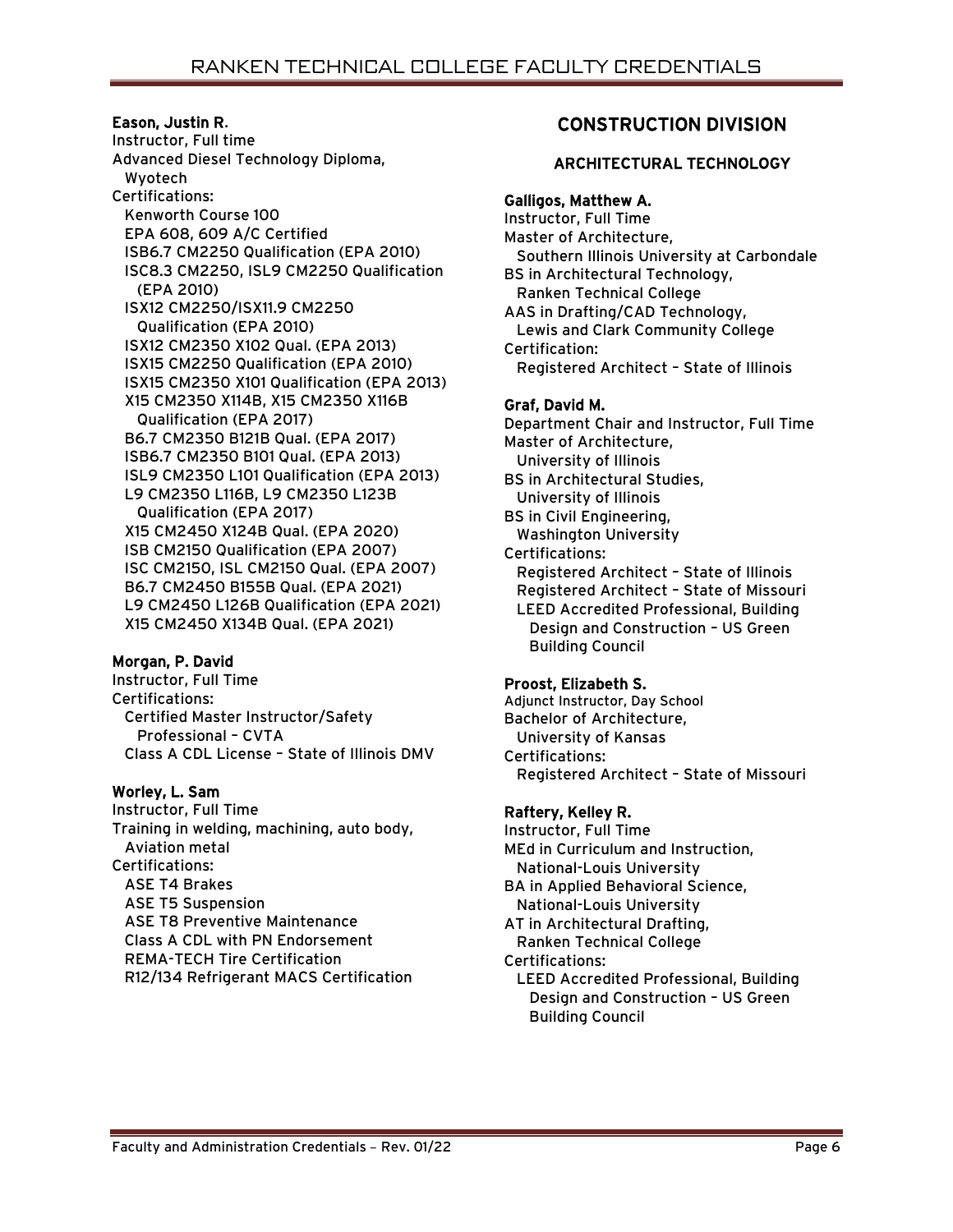# Risley, Taryn P.

Adjunct Instructor, Day School Master of Architecture, Southern Illinois University at Carbondale BS in Architectural Technology, Ranken Technical College Certifications: CMBIM Associate AIA Revit Architecture Certified Professional

### Walker, Michael W.

Instructor, Full Time Masters of Architecture, Southern Illinois University at Carbondale BS in Architecture, Southern Illinois University at Carbondale

### BUILDING SYSTEMS ENGINEERING TECHNOLOGY - WENTZVILLE

# Baldwin, John D.

Instructor, Full Time Plumbing Design Engineering Technology courses, St. Louis Community College

# Stevens, Daniel J.

Instructor, Full Time MBA, Lindenwood University BS in Applied Management, Ranken Technical College AT in Building Systems Engineering Technology, Ranken Technical College

# CARPENTRY AND BUILDING CONSTRUCTION **TECHNOLOGY**

# Baca, Paublo J.

Ranken-West Carpentry and Building Construction Technology Instructor, Full Time MA in Elementary Education, University of New Mexico BS in Education, University of New Mexico Certifications: Construction Manager Certifications - Habitat for Humanity Construction Industries License – State of New Mexico Certified Carpentry Craft Instructor - **NCCER**  Building Construction Technology Cert. - State of Washington Technical College Construction Trades Certificate – State of Washington Technical Education

# Frisbee, Timothy L.

Instructor, Full Time Certifications: Certified Healthcare Constructor (CHC) OSHA Outreach Trainer & OSHA 30 Construction Quality Management for **Contractors**  US Army Corps of Engineers Scaffold Training and Certificate Confined Spaces/Trenching and Excavation Certificate Supervisory Training Program Carpenter Apprenticeship Program

# Kamer, Martin F.

Department Chair and Instructor, Full Time AT in Electronic Engineering Basic and Beyond Alternative School

# Kurz. Matthew T.

Adjunct Instructor, Evening School AT in Carpentry, Ranken Technical College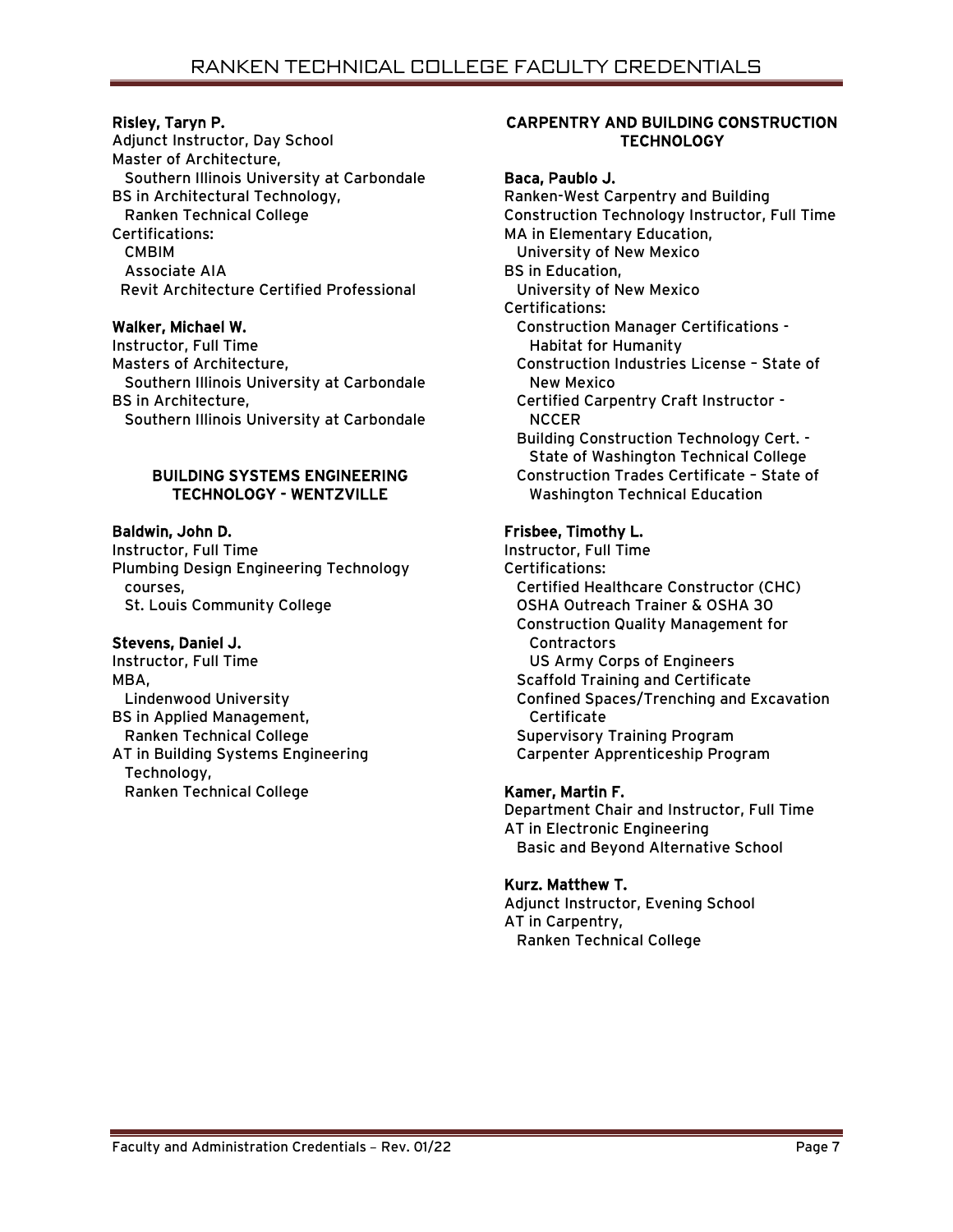### Mudd, Joseph D.

Instructor, Full Time BA in Mathematics, University of Missouri at St. Louis AA in Construction Technology, Ranken Technical College AA in Engineering Technology, St. Louis Community College Journeyman Carpenter, CJAP

# Saputo, Scott J.

Instructor, Full Time AT degree in general studies St. Louis Community College Certifications: OSHA Outreach Trainer – 10 hour and 30 hour

# HEATING, VENTILATION, AIR CONDITIONING, REFRIGERATION TECHNOLOGY

# Bartlow, Bryan D.

Instructor, Full Time AT in HVAC/R Technology, Ranken Technical College Certification: EPA 608 Refrigerant Usage Certification

# Bick, Gary R.

Instructor – Major Appliance Repair, Full Time Attended heating and air conditioning program at Jefferson College Industrial technology courses taken at Southwest Missouri State University Certifications: Missouri Propane Safety Commission – Missouri Dept. of Weights & Measures HVAC Types I and II - EPA OSHA 30

# Blake, Claude E.

Adjunct Instructor, Evening School AS in Mechanical Engineering, Vatterott College AS in Electronic Engineering, ITT Technical Institute

# Brown, Benjamin C.

Adjunct Instructor, Evening School BS in Workforce Education and Development, Southern Illinois University at Carbondale AS in HVAC/R, Southwestern Illinois College AS in Welding Technology, Southwestern Illinois College Certifications: Refrigerant Handlers Card – EPA RSES Certification - RSES

# Brueggeman, Christopher D.

Division Chair & Instructor, Full Time BS in Applied Management, Ranken Technical College AT in HVAC/R Technology, Ranken Technical College Certificate in HVAC/R Technology, Ranken Technical College Certification: EPA Section 608 – VGI and Ranken Technical College

# Crouch, Chad C.

Instructor, Full Time Certificate in HVAC/R Service Technician, Ranken Technical College Certifications: Universal Refrigerant Certification – EPA Duct Fabrication Seminar – Ranken Technical College Heat Loss/Duct Sizing – York Installation Technician – North American Trade Excellence (NATE) Geothermal Technician – Enertech Global

# Difani, Joseph L.

Adjunct Instructor, Evening School AT in HVAC, Ranken Technical College

# Graft, Michael D.

Adjunct Instructor, Evening School AT in HVAC/R Technology, Ranken Technical College Certifications: Universal EPA Certificate Master Mechanical License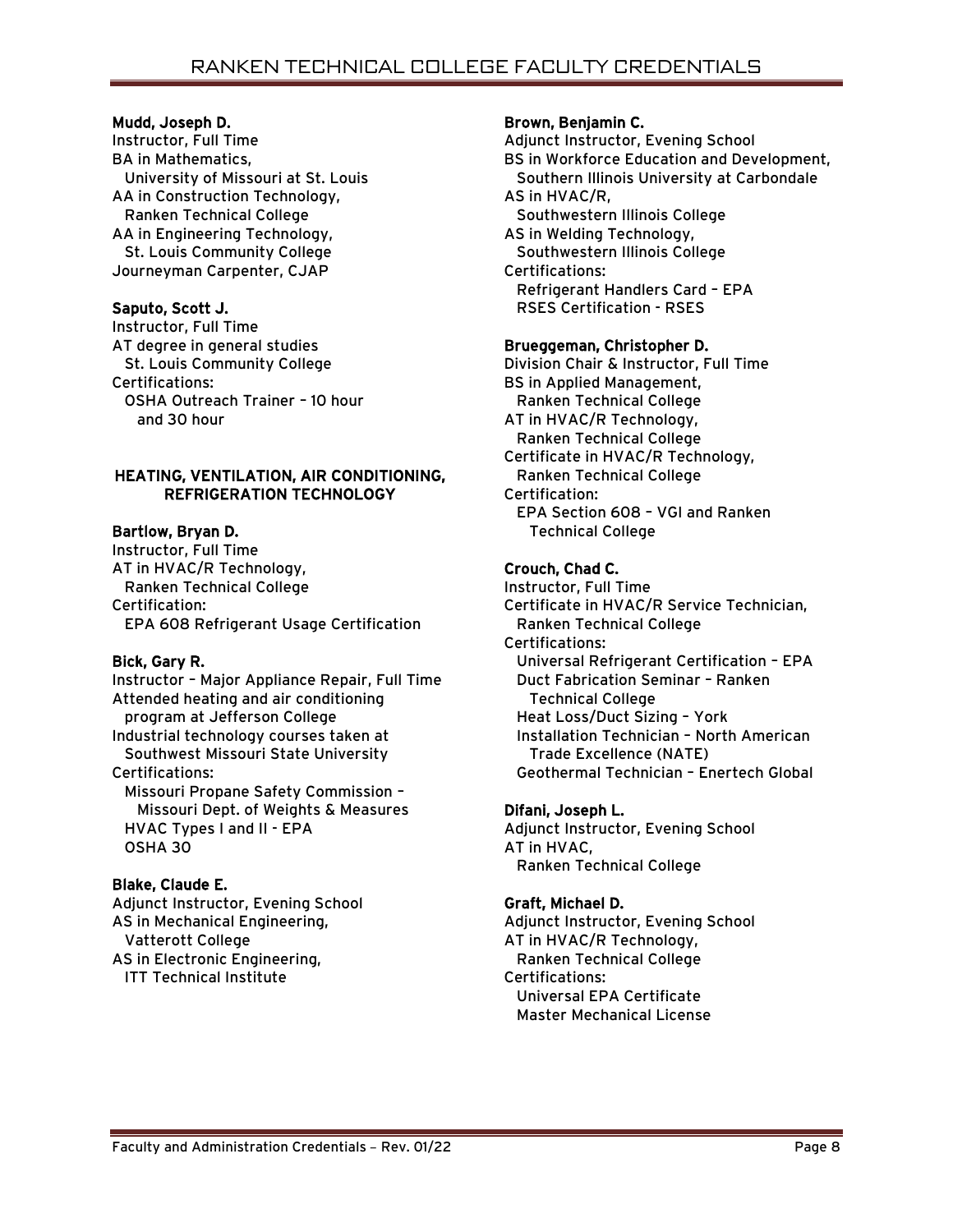# Howard, Ryan D.

Instructor, Full Time Certificate in HVAC/R, Ranken Technical College AS in Industrial Electricity/Electronics Technology, Ranken Technical College Certification: EPA Universal Certification – Ranken Technical College

# Peck, Austin T.

Adjunct Instructor, Evening School AT in HVAC Technology, Ranken Technical College Certification: EPA 608 Type I, II Refrigerants

# Record, M. Christopher

Adjunct Instructor, Evening School AT in HVAC/R Technology, Ranken Technical College AAS in Electronics, College of Great Lakes, IL Certification: HVAC EPA License – Ranken Technical College

### Schlund, Brian M.

Adjunct Instructor, Evening School AT in HVAC/R Technology, Ranken Technical College Certifications: EPA Universal Certification HVAC Certification

# PLUMBING TECHOLOGY

# Belt, Errol M.

Adjunct Instructor, Day & Evening School Plumbing Degree Southwestern Illinois College Certification: Illinois Journeyman Plumbing License

### Birdsall, David R.

Adjunct Instructor, Day School AS in Human Services, Columbia College Certificate in Plumbing Technology, Ranken Technical College Certificate in Building Maintenance, Jefferson College Certifications: Universal EPA – ESCO Power Engineer 4<sup>th</sup> Class - NIULPE

# Ettling, Bradley S.

Adjunct Instructor, Evening School Certifications: Illinois Journeyman Plumbing License Class 4 Waste Water Certification Illinois EPA Missouri DNR Backflow License Illinois EPA Backflow License St. Louis County Master Lawn Irrigation System Installer

# Felling, Stephen G.

Instructor, Full Time BS in Education, University of Missouri at St. Louis Joint Apprenticeship Training Program, Plumbers Local 35 Certifications: State of Missouri Teacher's Certificate United Association of Plumbing and Piping Trades Instructor Certificate St. Louis City Journeyman Plumber St. Louis County Master Plumber Missouri DNR Backflow License, Proctor and Instructor

# Hunter, Daryl W.

Adjunct Instructor, Day & Evening School Plumbing Technology Certification, Ranken Technical College Plumbers & Pipefitters Local 562 Apprenticeship Program Certificate, Department of Labor Certifications: St. Louis City Journeyman Plumber St. Louis County Journeyman Plumber ASSE Certified Service Plumber Backflow Prevention Device Tester Medical Gas Certification OSHA 10 and OSHA 30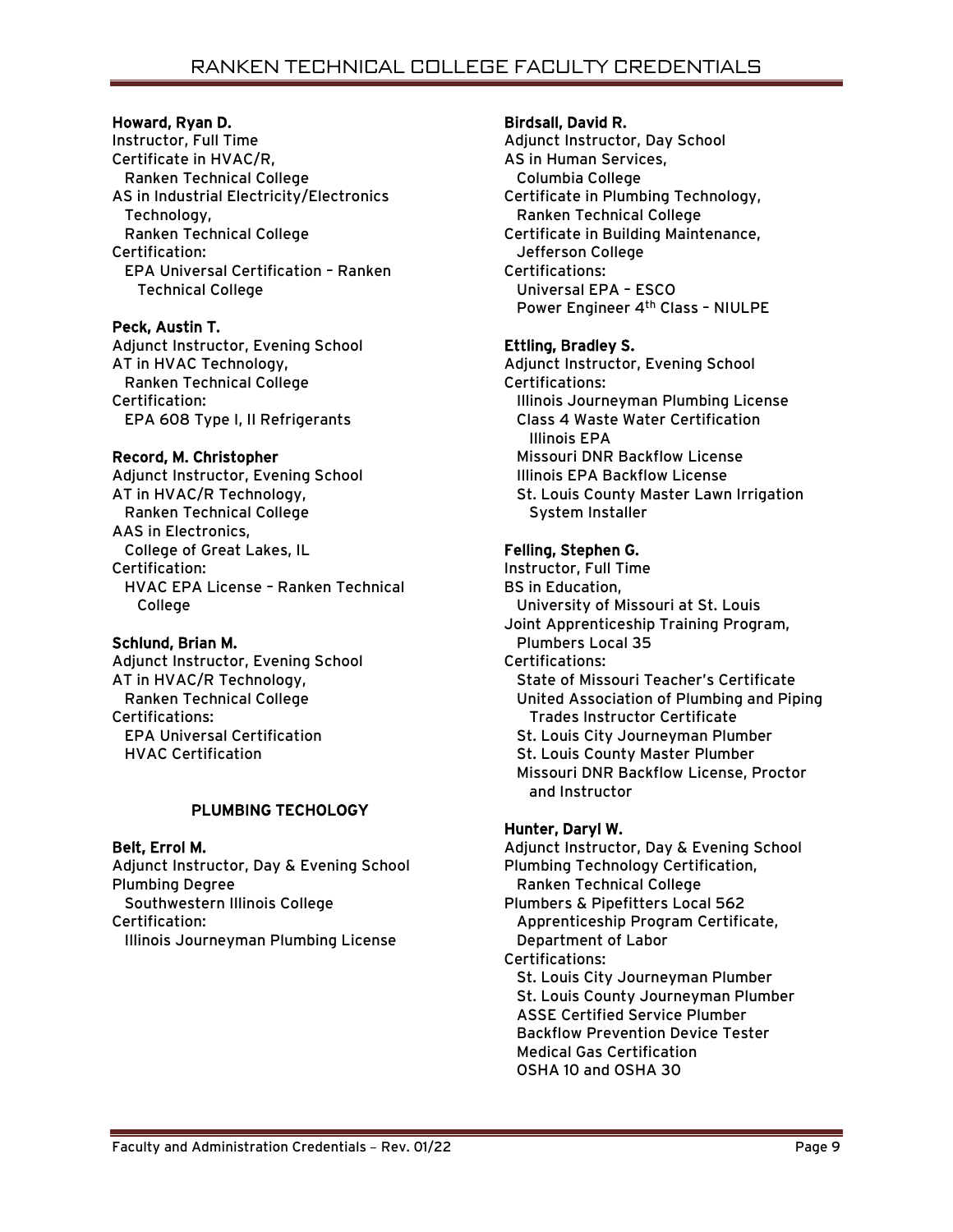# Markham, John M.

Instructor, Full Time BS in Biblical Studies, St. Louis Theological Seminary Certificate in Plumbing Technology, Ranken Technical College Certifications: St. Louis County Master Plumbers License St. Louis City Master Plumbers License ASSE Backflow/Cross Connection License OSHA Outreach Trainer 10 & OSHA 30

# Munie, David E.

Department Chair & Instructor, Full Time Certificate in Plumbing Technology, Ranken Technical College

Certifications:

 St. Louis County Master Plumbers License St. Louis City Master Plumbers License Illinois Journeyman Plumber – Illinois Department of Health

 Backflow/Cross Connection License, Illinois EPA

 ASSE Backflow Instructor Certification OSHA Instructor Certification

# Nieroda, Dennis G.

Adjunct Instructor, Day & Evening School Plumbing Technology Certificate, Ranken Technical College Certifications: St. Louis City Journeyman Plumbing License St. Louis County Journeyman Plumbing License Missouri DNR Backflow License

# Obernuefemann, Donald J.

Adjunct Instructor, Day & Evening School Local 360 Apprenticeship Graduate, Southwest Illinois College

Certifications: Illinois Journeyman Plumbing License Illinois Cross Connection License

# Prost, David R.

Adjunct Instructor, Day & Evening School BA in Psychology Southern Illinois University at Edwardsville HVAC Certificate Southwestern Illinois College Certified Instructor, HVAC-Pipefitting- Boilers Training, United Association of Plumbers and **Pipefitters** 

### Richardson, Christopher J.

Adjunct Instructor, Evening School Certificate in Plumbing Technology, Ranken Technical College Plumbers & Pipefitters Local 562 Apprenticeship Program Certificate

# ELECTRICAL DIVISION

# Alden, Jason D.

Instructor, Full Time BSE in Elementary Education, Missouri Baptist University AA in General Studies, John A. Logan College Certifications: Certificate of Completion of Apprenticeship- US Dept of Labor under the sponsorship of Independent Electrical Contractors Journeyman Electrician - Independent Electrical Contractors IEC Apprenticeship Diploma – Independent Electrical Contractors

# Besher, Jay

Instructor, Full Time Electronics Engineering Technology Certificate, ITT Technical Institute Certifications: Programmable Controllers I & II, St. Louis Electrical Board PLC Maintenance, Allen-Bradley, Modicon Factory Authorized Drives Technician

# Davis, Michael J.

Instructor, Full Time BS in Organizational Leadership, Greenville College AT in Industrial Electricity & Electronics Technology, Ranken Technical College Certification in Control Systems Technology, Ranken Technical College

# DeLaney, Cieara D.

Instructor - ESTD, Full Time AT in Electrical Systems Design Technology, Ranken Technical College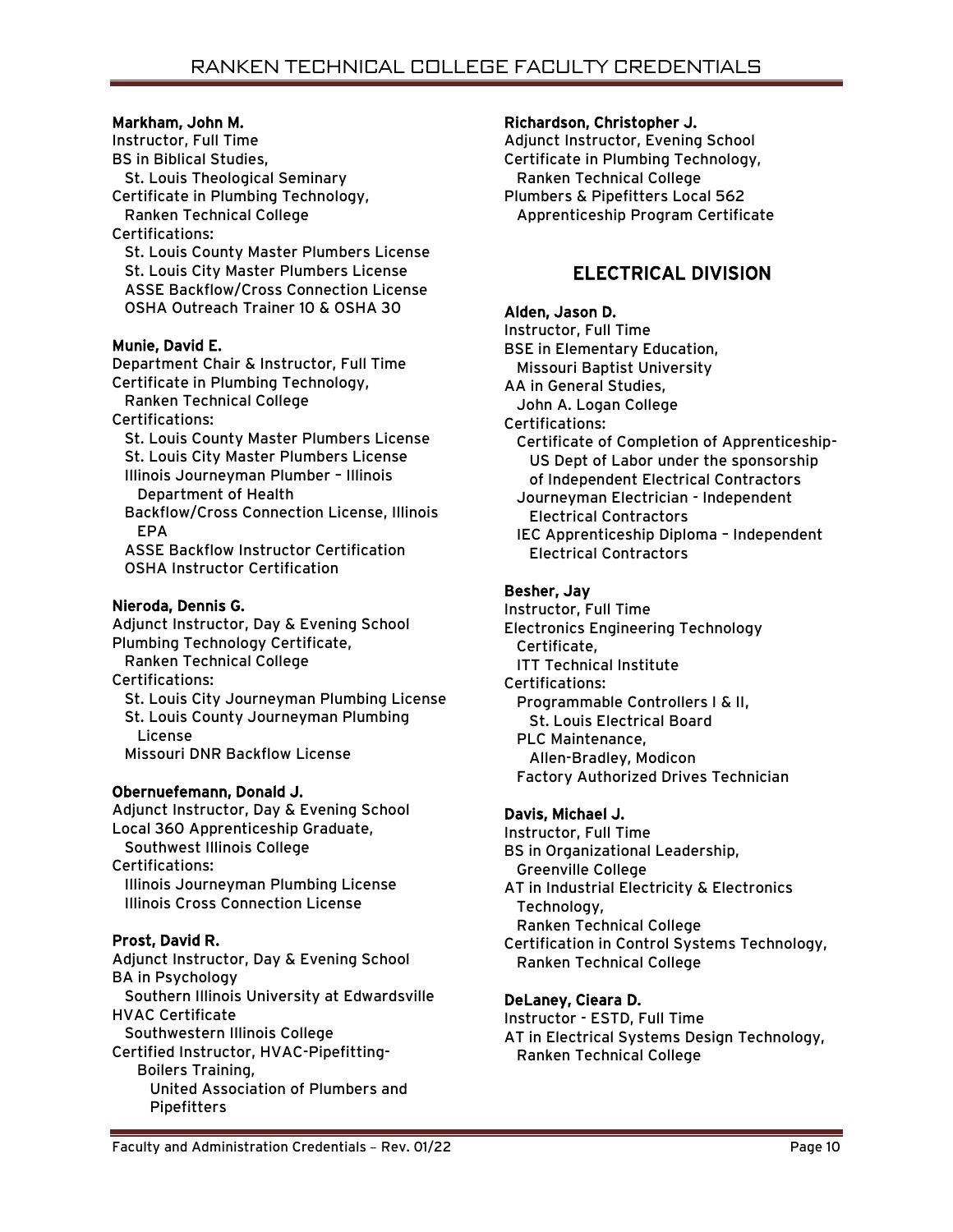# Donato, Joseph N.

Adjunct Instructor – Alarm Systems, Evening **School** BS in Applied Management, Marketing Emphasis, Ranken Technical College AT in Communication Electronics, Ranken Technical College Certification: Level II Certification in Fire Alarm Systems, National Institute for Certification in Engineering Technologies

# Foley, Jared P.

Instructor, Full Time AT in Electrical Automation Technology, Ranken Technical College

# Francis, Sal R.

Instructor – Electrical Automation Technology, Full Time BS in Electrical Engineering, San Diego State University AS in Digital Electronics, San Diego Mesa College

### Ganim, Mark J.

Instructor – Control Systems, Full Time AT in Control Systems Technology, Ranken Technical College AT in Computer and Electronics Engineering, ITT Technical Institute Certifications: Instrument Technician – Emerson Process Management Process Measurement Products – Emerson Process Management 3051 Smart Pressure Transmitter – Emerson Process Management 8700 Smart Magnetic Flowmeter – Emerson Process Management Temperature Transmitters – Emerson

Process Management

# Gillespie, Roy E.

Adjunct Instructor, Evening School AT in Industrial Electricity & Electronics Technology, Ranken Technical College Certifications: Industrial Electrician's License – St. Louis **City**  NEC Code Update – EC&M OSHA 10 Construction - OSHA OSHA 501 General Industry Trainer – OSHA

# Hill-Scaife, Stacy L.

Instructor, Full Time BS in Industrial and Engineering Technology, Southeast Missouri State University AS in Industrial Electricity/Electronics, Ranken Technical College

# Johnson, Allen M.

Instructor, Full Time BS in Electrical Engineering Technology, Southern Illinois University at Carbondale

# Raines, Andrew R.

Department Chair and Instructor, Full Time AT in Industrial Electricity & Electronics Technology, Ranken Technical College

# Thomas, Bradley M.

Instructor, Full Time DM in Management, Webster University MS in Human Resource Management, Lindenwood University BS in Industrial & Organizational Psychology, Washington University Certificate in Industrial Electricity/ Electronics, Ranken Technical College Certificate in General Studies, St. Louis Community College Certifications: Lean Six Sigma Green Belt PLC Training – Allen Bradley Thompson, Richard W.

Instructor, Full Time IEC Program Local 1 Accelerated Program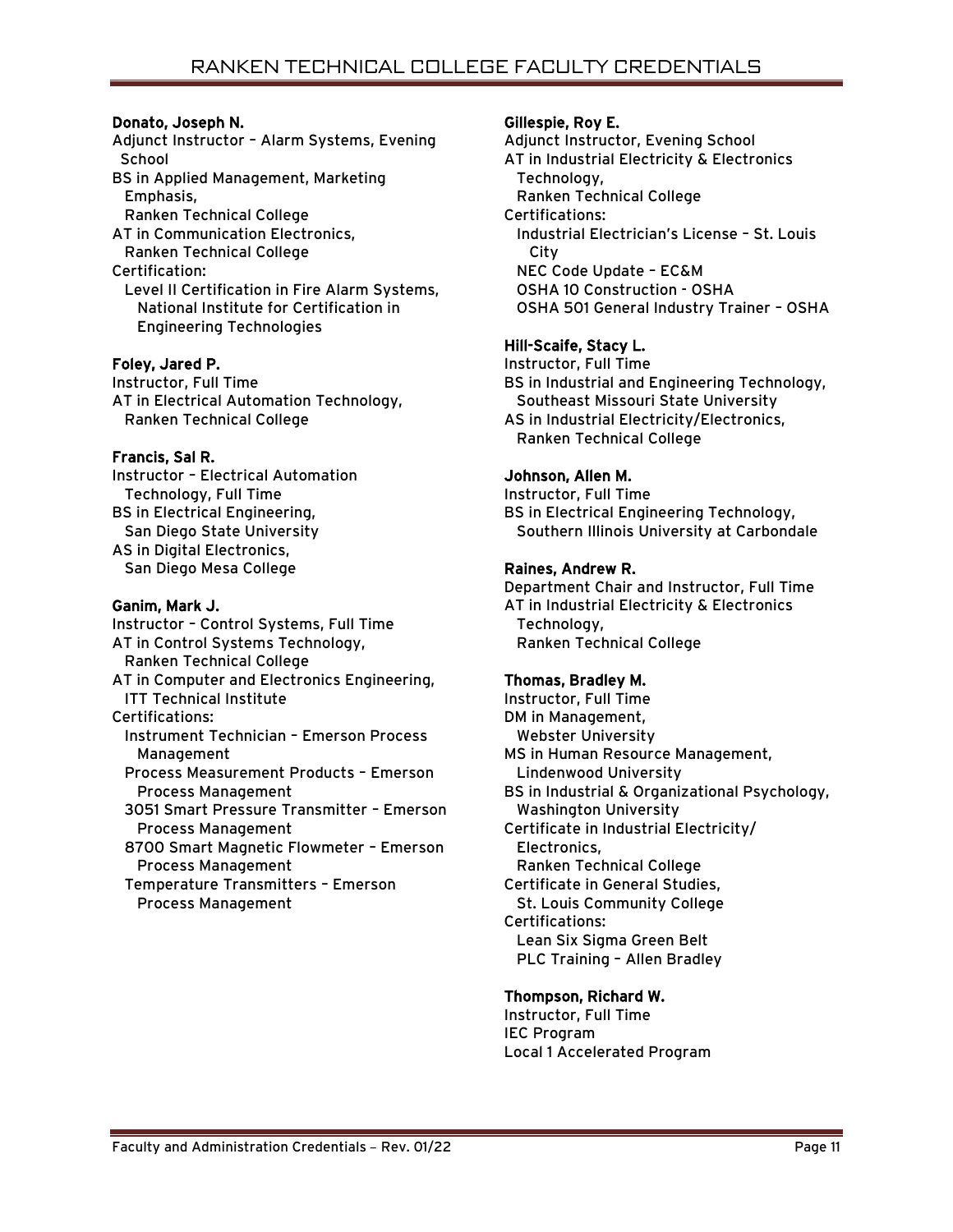### Whelan, Daniel J.

Instructor, Full time BA in History, Webster University AS in Electrical System Design Technology, Ranken Technical College

# Wilkinson, Anthony L.

Adjunct Instructor, Industrial Training AT in Control Systems Technology, Ranken Technical College Certificate in Industrial Technology, Ranken Technical College Certifications: Robot Operation Course – Fanuc iRvision Course – Fanuc Siemens TIA Course - Siemens

# ELECTRICAL DIVISION – WENTZVILLE

# Gober, James L.

Instructor, Full Time Courses taken at St. Charles Community College and Pike/Lincoln Technical Center Certifications: Industrial Crane Operator/Trainer – OSHA Rigging/Signal Person Trainer – OSHA

# Guiffrida, Robert B. J.

Instructor, Full Time AT in Control Systems Technology, Ranken Technical College

### Pierce, Dennis P.

Instructor, Full Time Certificate in Electrical Mechanics, Vatterott College Certification: EPA Universal Certification

# Proffer, Ryan J.

Adjunct Instructor, Evening School AT in Computer Networking, ITT Technical Institute Electrical Automation Certificate, Ranken Technical College Mechanical Maintenance Certificate, Ranke Technical College

# Walkowski, Richard

Instructor, Full Time AT in Electronic Engineering, ITT Technical Institute

# INFORMATION TECHNOLOGY DIVISION

### Cosic, Velimir

Adjunct Instructor, Evening School MS in Cybersecurity, in progress, Webster University BS in Information Technology Management, Webster University AT in Network and System Administration, Ranken Technical College Certifications: CCNA, CCNA Security - CISCO Windows 7, Microsoft Server AD Infrastructure – Microsoft A+ - CompTIA ITIL 3 – ITIL

# Fournie, Keith J.

Instructor, Full Time AT in Information Technology, Ranken Technical College Certifications: Microsoft Certified Professional

# Gerstner, John E.

Adjunct Instructor, Evening School BS in Health Information Management, Saint Louis University Certifications: Business Administration and Management Information Systems Certification MS Systems Engineer-Windows NT 4.0 MS Systems Administrator-Windows 2000 Server CompTIA A+ Network+, Server+, Security+ VMWare Certified Professional-V13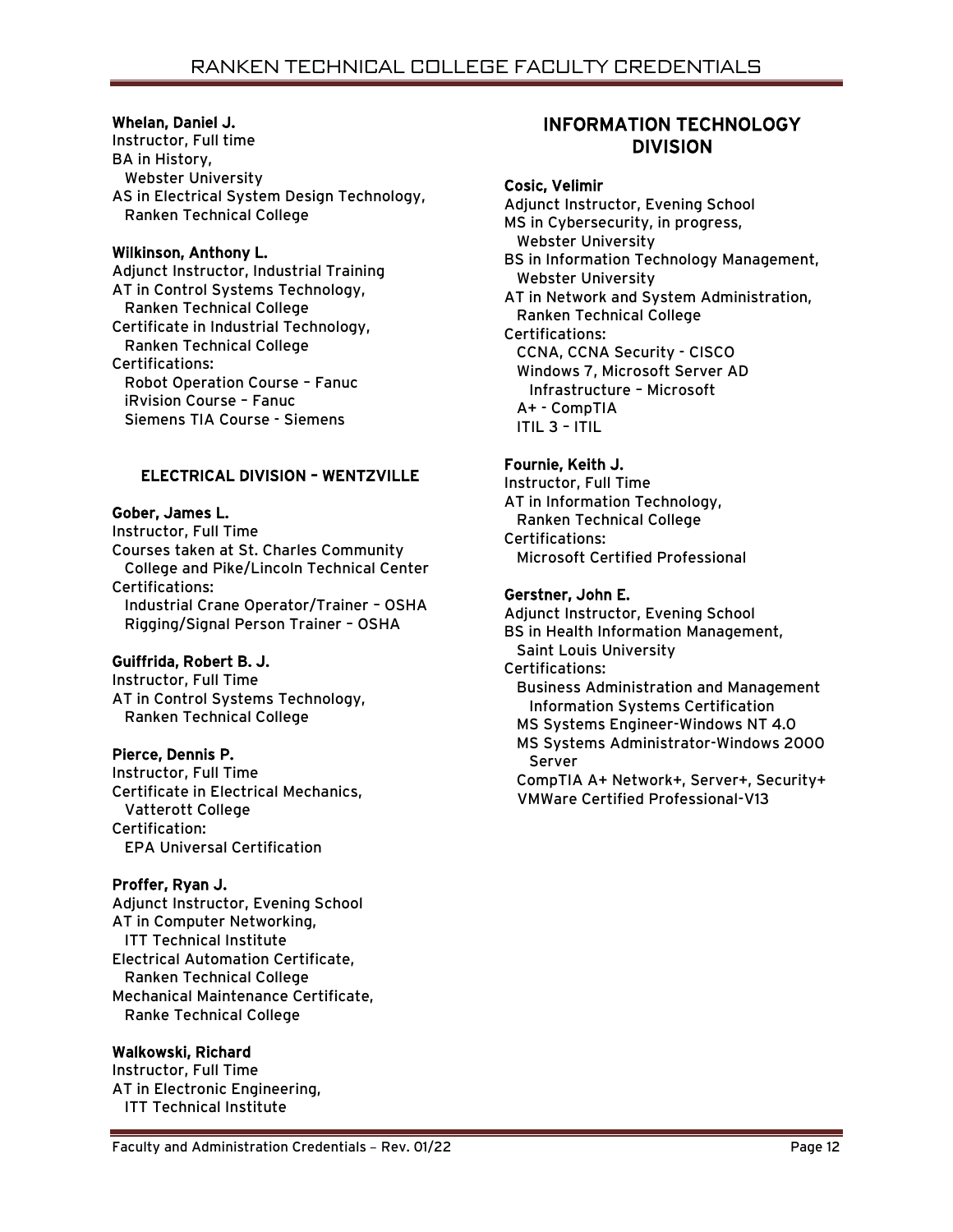# Gudmestad, Evan A.

Assistant Division Chair & Instructor, Full Time BS in Information Systems, Webster University AT in Computer Networking Technology, Ranken Technical College Certifications: Microsoft Certified Professional - Microsoft Developing Web Based Applications with .NET – Microsoft Installing, Configuring, & Administering Windows XP Professional – Microsoft Managing & Maintaining a Windows Server 2003 Environment - Microsoft A+, 220-601, 220-602, IT Technician – CompTIA

# Miller, Duke R.

Instructor, Full Time AT in Information Technology, Ranken Technical College Certifications: CCNP, CCNA Route & Switch, CCNA Security – Cisco Microsoft Certified Technology Specialist Security +, A+ - CompTIA

### Poettker, Alan P.

Instructor, Full Time Associate in Science Degree, Southwestern Illinois College Computer Networking Technology Certificate In Network Administrator, Ranken Technical College Network Associate Certificate, Southwestern Illinois College Network Professional Certificate, Southwestern Illinois College Certifications: CISCO Certified Academy Instructor CISCO Certified Network Professional CISCO Certified Network Associate – Wireless, Voice, Routing & Switching

# Reddick, Ashley R.

Instructor, Full Time MS in Management & Leadership, Western Governors University BS in Information Technology, Western Governors University AT in Information Technology, Ranken Technical College Certifications: Administering Windows Server 2012 – Microsoft MCTS Windows 7, Configuration - Microsoft MCTS Windows Server 2008 Active Directory, Configuring – Microsoft Database Administration – Microsoft Security – Microsoft Project +, Security +, Network, A - CompTIA Database Design Specialist – CIW JavaScript Specialist – CIW Web Design Specialist – CIW Web Foundations Associate - CIW

# Smith, Paul R.

Instructor, Full Time BS in Computer Science, University of Missouri at Kansas City AS in Computer Science, Metropolitan Community College at Longview

# Underwood, Danny R.

Adjunct Instructor, Evening School MA in Telecommunications Management, Webster University BS in Physics, Washington University

# Williams, Tamara C.

Instructor, Full Time MA in Information Technology Management, Webster University BS, Fontbonne University Certifications: A+ - CompTIA ITIL Foundations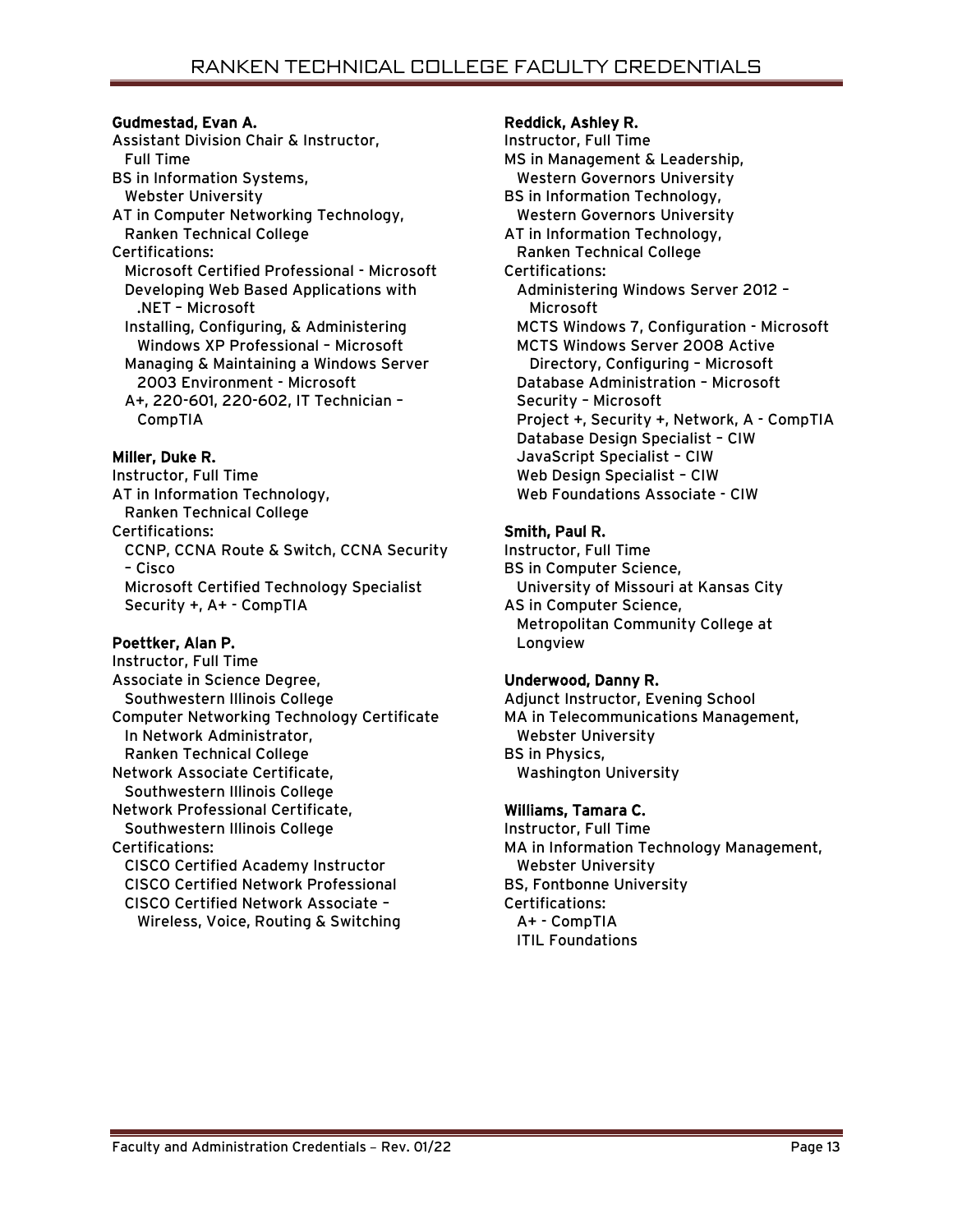# INFORMATION TECHNOLOGY DIVISION - WENTZVILLE

### Corrigan, Charles G.

Division Chair & Instructor, Full Time BS in Workforce Education and Development, Southern Illinois University at Carbondale AT in Communications Electronics, Ranken Technical College Certifications: A+, Network + - CompTIA Windows 7 Configuration – Microsoft. MCTS Microsoft Certified Professional (MCP) CISCO Network Academy Instructor Certified Mobile Communications Technician – PCIA / NABER

### Groharing, Chad D.

Instructor, Full Time AT in Network Systems Management, Ranken Technical College Certifications: Microsoft Certified Professional **CCNA** CompTIA A+

### Parsons, Brock A.

Instructor, Full Time AT in Information Technology, Ranken Technical College Certifications: Microsoft Specialist – Microsoft Microsoft Certified Specialist – Microsoft A+, Security+ - CompTIA CCNA Routing & Switching – CISCO ITIL Foundation V3 - Exin

### Scott, Jeffrey P.

Instructor, Full Time MS in Computer Science, Illinois Institute of Technology BA in Mass Communications, University of Wisconsin at Milwaukee AAS in Data Processing, North Central Technical College Certification: PHP 5.3 Certification – Zend Technologies

### INFORMATION TECHNOLOGY DIVISION - **PERRYVILLE**

#### Stuesse, Michael J.

Instructor, Full Time AT in Information Technology, Ranken Technical College Certifications: CISCO Certified Network Associate (CCNA) CISCO Certified Academy Instructor (CCAI) A+ - Computer Hardware – CompTIA Microsoft 70-410 - Microsoft

# MANUFACTURING DIVISION

# ADVANCED MACHINING TECHNOLOGY

#### Crowe, Andrew J.

Instructor, Full Time MBA in International Business & Marketing, Northern Illinois University MBA in Manufacturing Engineering, in progress, MIT Sloan BS in Political Science and Communications, Augustina College Certification: Digital Manufacturing and Design, Graduate Certification, University of Buffalo, NY

### Ridenhour, Douglas A.

Adjunct Instructor, Evening School AT in Electronics, Linn Technical College Certificate in Precision Machining Technology, Ranken Technical College

### Vanover, Johnathon T.

Instructor, Full Time AT in Precision Machining Technology, Ranken Technical College Certification: General Industry Safety and Health, OSHA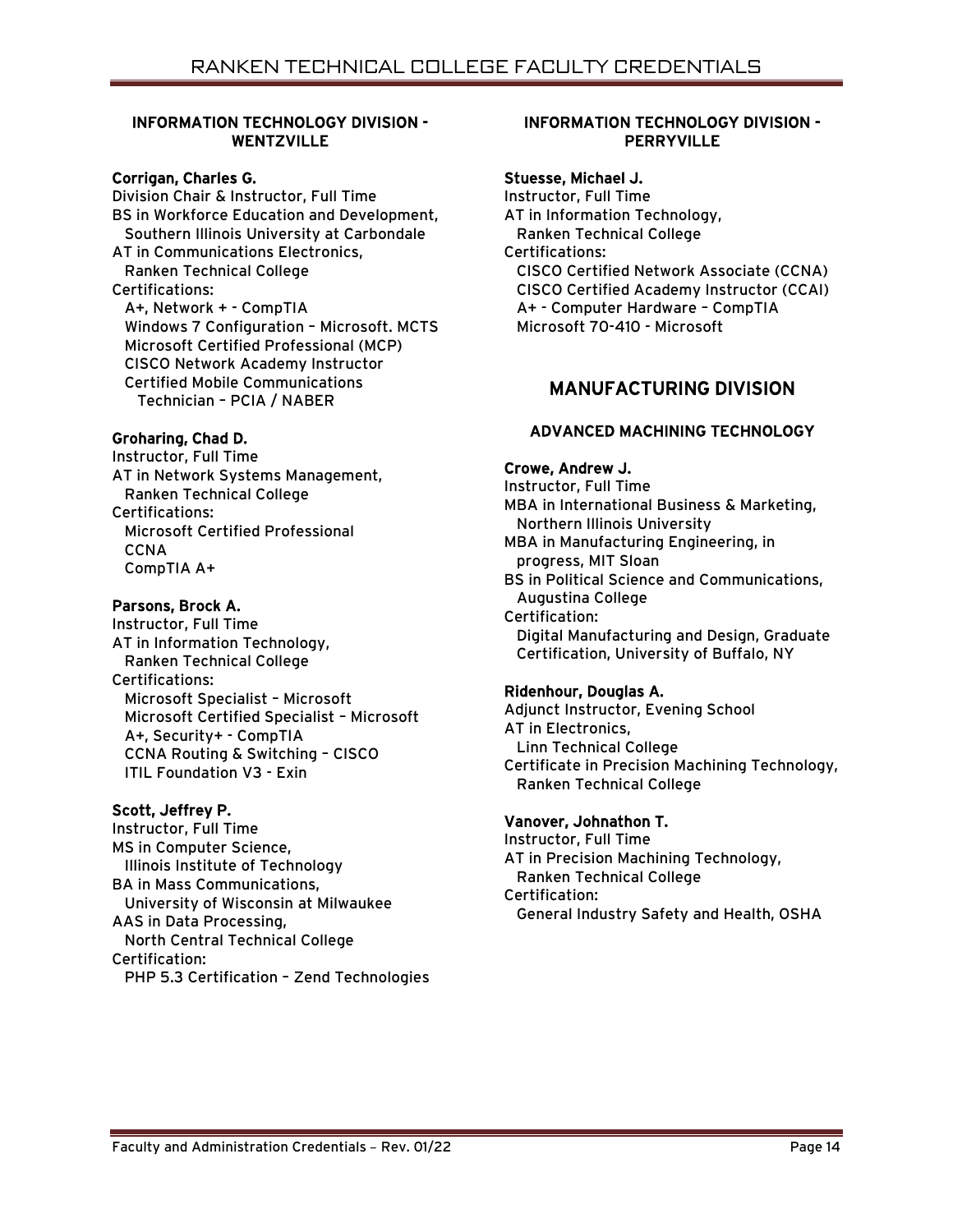### Whitley, Andrew B.

Adjunct Instructor, Evening School BS in Mechanical Engineering, Northern Illinois University AS in Mechanical Engineering, Triton College

Certifications:

 Certified Tool & Die Engineer & Instructor, Technology & Manufacturing Association of Illinois

 Certificate Lean Manufacturing, Six Sigma, University of Illinois at Chicago Tool and Die Apprenticeship Program

#### Wirtel, Robert E.

Adjunct Instructor, Evening School Mastercam, Fanuc, Mazak, Okuma Training

### ADVANCED MACHINING TECHNOLOGY - WENTZVILLE

### Elbert, Bradley A.

Instructor, Full Time AS in Precision Machining, East Central College Certification: Tool and Die – Abbott Tool and Die

### Owens, J. C.

Department Chair & Instructor, Full Time AA in Machine Tool Technology, Mississippi Delta Community College Certification: Class 3 Journeyman Machinist – Ferguson Company Apprenticeship, In-house

### Puglisi, Joseph B.

Instructor, Full Time AT in Precision Machining Technology, Ranken Technical College Certification: NC3 Precision Machining Instruments Certified Trainer

### EDUCATION AND MANUFACTURING **COOPERATIVE**

# Holtmann, Vincent F.

Microenterprises Director, Full Time MA in Mathematics for Educators, Webster University MS in Mechanical Engineering, Washington University BS in Mechanical Engineering, University of Missouri at Rolla

### INDUSTRIAL ENGINEERING TECHNOLOGY - PERRYVILLE

#### Malcinski, Mark A.

Interim Department Chair & Instructor, Full Time Certificate in Industrial Electricity and Electronics, Ranken Technical College Certificate in Carpentry and Building Construction, Ranken Technical College Certification: EPA Universal Technician

### Otte, John M.

Instructor, Full Time Certifications: Certified Welding Inspector – American Welding Society (AWS) Certified Welding Educator – AWS Structural Plate Unlimited Thickness – AWS Stainless Steel Plate – AWS Aluminum Plate – AWS Refrigerant Recovery and Recycling – ASE Class A CDL License – Department of Transportation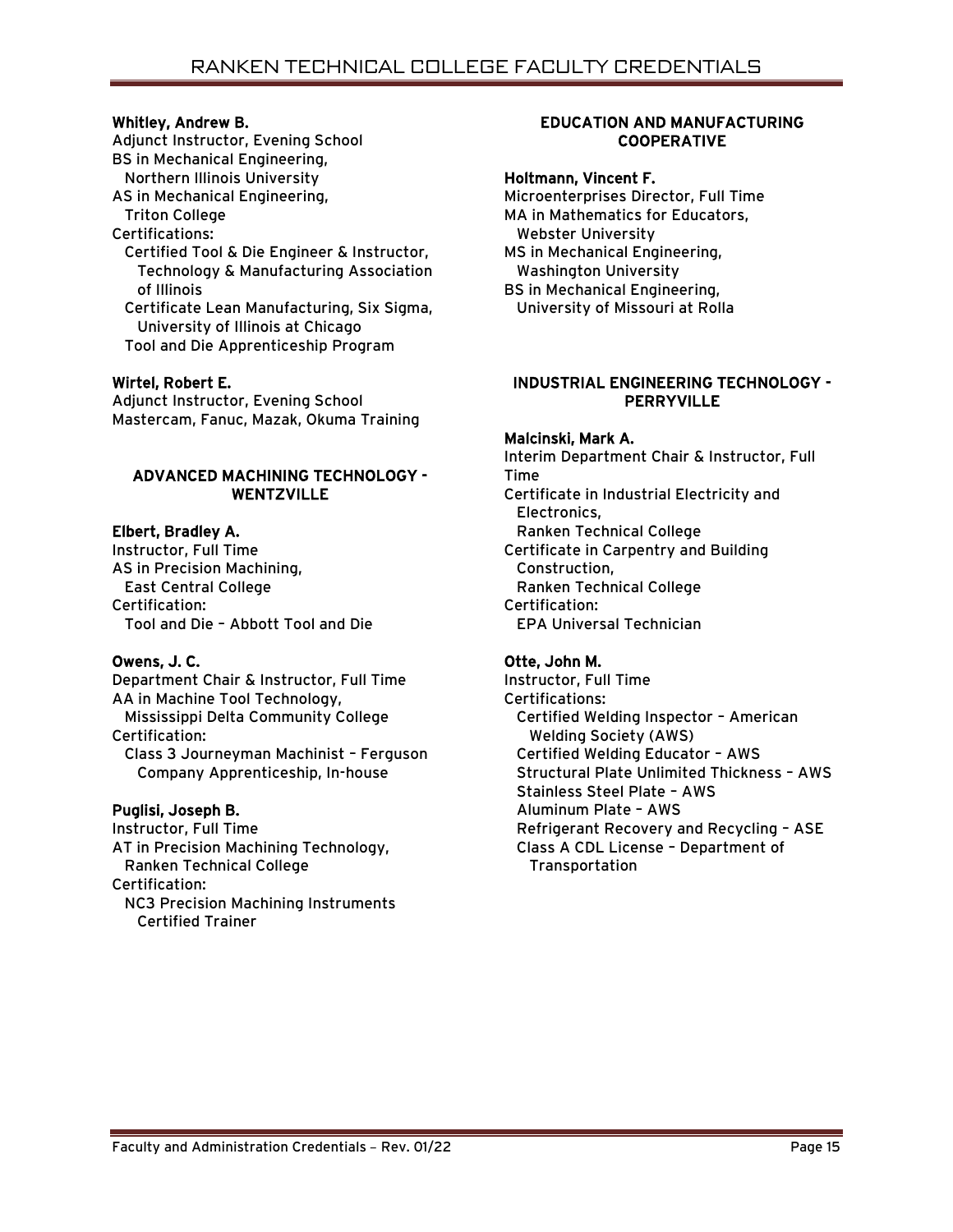# INDUSTRIAL TECHNOLOGY

### Crawford, Michael S.

Instructor - Hydraulics, Full Time Certificate in Industrial Technology, Ranken Technical College Certificate in HVAC, Ranken Technical College Certificate in Precision Welding and Fabrication, Ranken Technical College Certificate in Electrical Maintenance, Ranken Technical College Certification: EPA Universal Certification

# Crosse, Nicholas W.

Ranken-West Agricultural Engineering Technology Instructor, Full Time MA in Educational Leadership, Concordia University BS in Technology Education, Illinois State University

# Erzinger, Philip R.

Instructor, Full Time AT in Electrical Automation Technology, Ranken Technical College AT in Control Systems Technology, Ranken Technical College Certificate in Applied Management, Ranken Technical College

# Granade, J. David

Adjunct Instructor, Evening School Certifications: Certified Fluid Power Accredited Instructor, IFPS Certified Fluid Power Specialist, IFPS Aircraft Pneudraulic Specialist, USAF Parker Hannifin Connector Specialist Vickers Servo & Proportional Valve, I & II Vickers Systemic Contamination Control, Levels I & II Bosch Rexroth Servo & Proportional Valves, Levels I & II Sauer Danfoss Mobile Proportional Valves Hydac Hydraulic & Lubrication Systems **Filtration**  Hydac Accumulators Advanced Design Considerations for Hydraulic Systems – Meher Technical Svcs Hill, Joel C. Workforce Development Instructor, Full Time MA in Management and Leadership, Webster University MA in Human Resource Development, Webster University BS in Organizational Leadership, Greenville College AAS in Industrial Mechanics, Southwestern Illinois College Certifications: Industrial Mechanics – Southwestern Illinois College Chancellor's Certificate in Supervision – University of Missouri at St. Louis McMullen, Gregory D. Adjunct Instructor, Evening School HVAC Certificate, Ranken Technical College Stationary Engineering Certificate, Ranken Technical College Certifications: Universal Technician - EPA Stationary Engineer's License Class 1 - St. Louis City Electrical Maintenance, Maintenance Technician, Plumbing Maintenance Supervisor, Pool Maintenance, HVAC Maintenance – HDS Facility Maintenance Blue Volt

 Certificate of Training: McDonnell & Miller/ Hoffman (Mechanical Licensing) – St. Louis **City** 

 Grounding of Electrical Switching Equipment 4PDH, 4LU, 2PEU – Electrical Boards of Missouri and Illinois ACH 550 Start Up Certified – ABB

 Fire Protection: Sprinkler, Pumps and Equipment – CHUBB Insurance Tracpipe Gas Piping – Omega Flex

# Sueme, Leah A.

Instructor, Full Time AT in Industrial Technology, Ranken Technical College Certification: EPA Universal Certification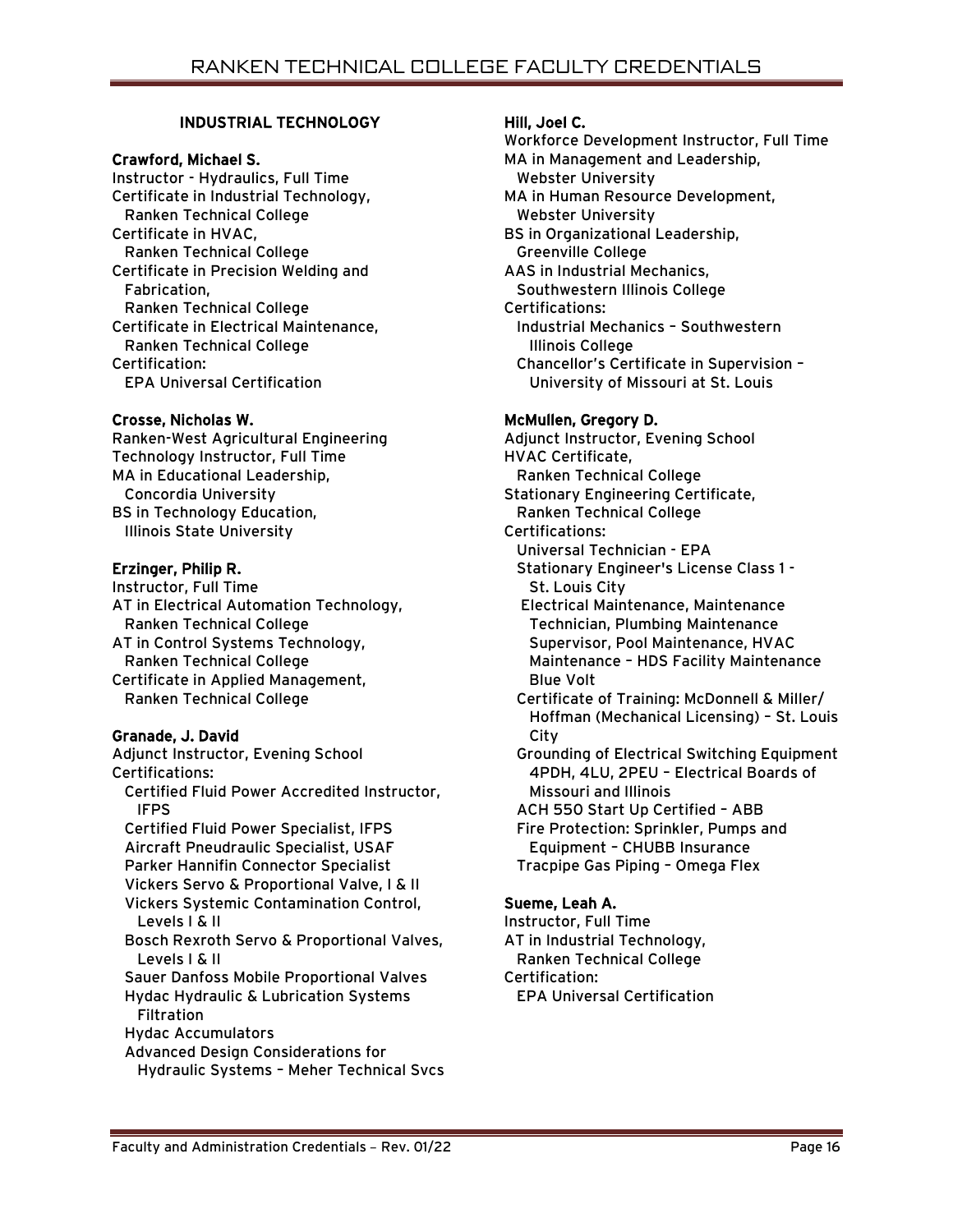# FABRICATION AND WELDING TECHNOLOGY

### Blair, Cory J.

Instructor – Fabrication and Welding Technology, Full Time Boilermaker Apprenticeship Program (graduate of 4-year program) Courses taken at Southwestern Illinois College

# Cross, John M.

Adjunct Instructor, Evening School Certificate in Welding Technology, Industrial Blueprint Reading, and Metallurgy, Jefferson College Certifications: NCCER Certified Welding Instructor Journeyman Pipe Welder & Fabricator AWS Certifications: GTAW, SMAW, GMAW, FCAW, including Non-Ferrous & Ferrous Alloys Industries certified to weld: Aerospace, Department of Defense, Civilian Industrial & Commercial, Pressure Vessels, Civilian **Structural** 

# Hampton, Ron A.

Instructor – Fabrication and Welding Technology, Full Time Boilermakers Apprenticeship Program (graduate of 4-year program) Certification: Certified Welder in Tig, Mig, & SMAW Welding

# Thornhill, Scott Q.

Department Chair & Instructor, Full Time AT in Electrical, Vatterott College AT in Welding, Vatterott College Certification: NCCER Certified Welding and Electrical Instructor AWS Certifications: GMAW, GTAW, SMAW, FCAW

# GENERAL EDUCATION AND BACHELOR OF SCIENCE DEGREE IN APPLIED MANAGEMENT PROGRAM

### Adams, Carlton B.

Adjunct Instructor MBA in Finance, Temple University BS in Industrial Engineering, University of Pittsburgh

# Bevel, Ean

Adjunct Instructor MFA in Writing, Lindenwood University BA in English, Eastern Illinois University

### Birago, Abenaa

Adjunct Instructor MS in Applied Economics, Illinois State University MS in Project Management, Illinois State University BS in Economics, University of Ghana

### Bradshaw, G. David

Adjunct Instructor MBA, Appalachian State University BS in Business Administration and Economics, Culver-Stockton College Six Sigma Black Belt Certification, General Electric Company

### Bradshaw, Julia M.

Adjunct Instructor MA in Communication Arts, Webster University BSE in Secondary English, Missouri State University

# Caldwell, Anisha J.

Adjunct Instructor MA in Advertising and Marketing Communications, Webster University

BS in Business Administration and Marketing, Saint Louis University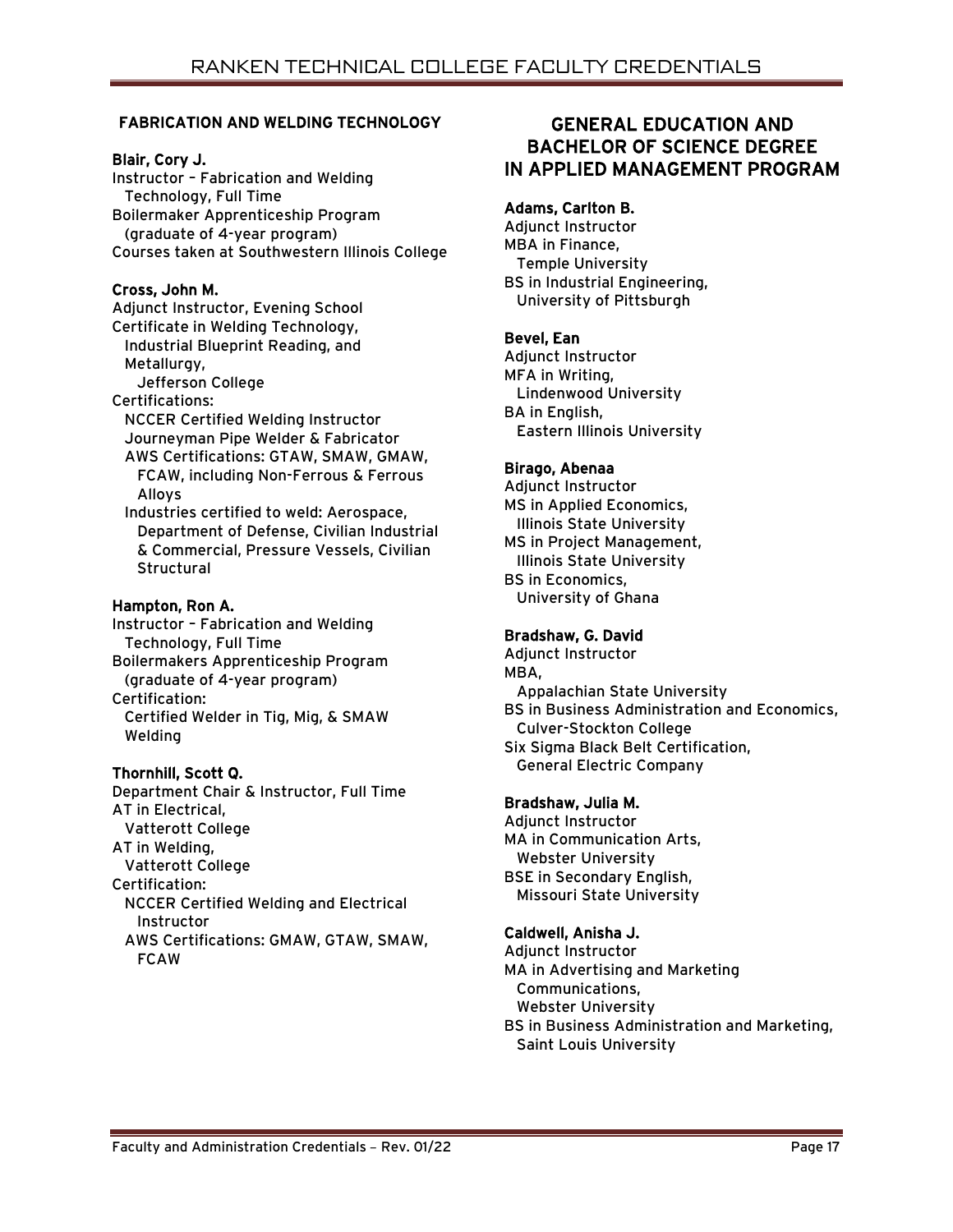# Callanan, Robert L.

Adjunct Instructor Division Chair & Instructor, Full Time, Automotive Division MEd in Curriculum and Instruction, Eastern New Mexico University BS in Automotive Technology, Southern Illinois University at Carbondale AAS in Automotive Technology, Jefferson College Certifications: ASE Master Automobile Technician ASE A9 Diesel ASE C1 Service Consultant ASE G1 Maintenance and Light Repair ASE L1 Advanced Engine Performance Toyota Certifications – Toyota Honda PACT Acura and Honda Master Technician Instructor – Honda

# Campbell, James E.

Adjunct Instructor MA in Mathematics, Indiana University BS in Mathematics and Computer Science, University of Missouri at Columbia

# Cancila, Mary J.

Adjunct Instructor MBA, Webster University BS in Education, Southeast Missouri State University Teaching English as a Second Language (TESOL) Certification Southeast Missouri State University

# Conover, Deborah A.

Adjunct Instructor MA in Media Communication, Webster University BA in Psychology, University of Missouri at St. Louis

# Cook, William F.

Adjunct Instructor MBA, Saint Louis University BBA in Marketing, Gonzaga University

#### Franklin, Alyssa M.

Adjunct Instructor MS in Sociology, University of New Mexico BS in Psychology, Missouri State University

### Hovis, Joshua W.

Adjunct Instructor PhD in Education, Capella University MA in Mathematics Education, Webster University BS in Information Technology, Capella University

# Hunter, Richard E.

Adjunct Instructor PhD in Organizational Communication, Ohio University MA in Counseling Psychology, Ohio University MS in Interpersonal Communication, Illinois State University BA in Speech Communications & History, Southeast Missouri State University

# Jackson, Brooke B.

Adjunct Instructor MA in Management and Leadership, Webster University BS in Criminal Justice, Lincoln University

### Jackson, Rachel R.

Adjunct Instructor MA in Professional Counseling, Lindenwood University BS in Business Administration, Lindenwood University

# Jefferson, Nickey L.

Adjunct Instructor PhD in Higher and Adult Education, University of Missouri at Columbia MA in Social Studies, Southern University at Baton Rouge BS in Psychology, Southern University at Baton Rouge Certification: Entrepreneurship Education, National Foundation for Teaching Entrepreneurship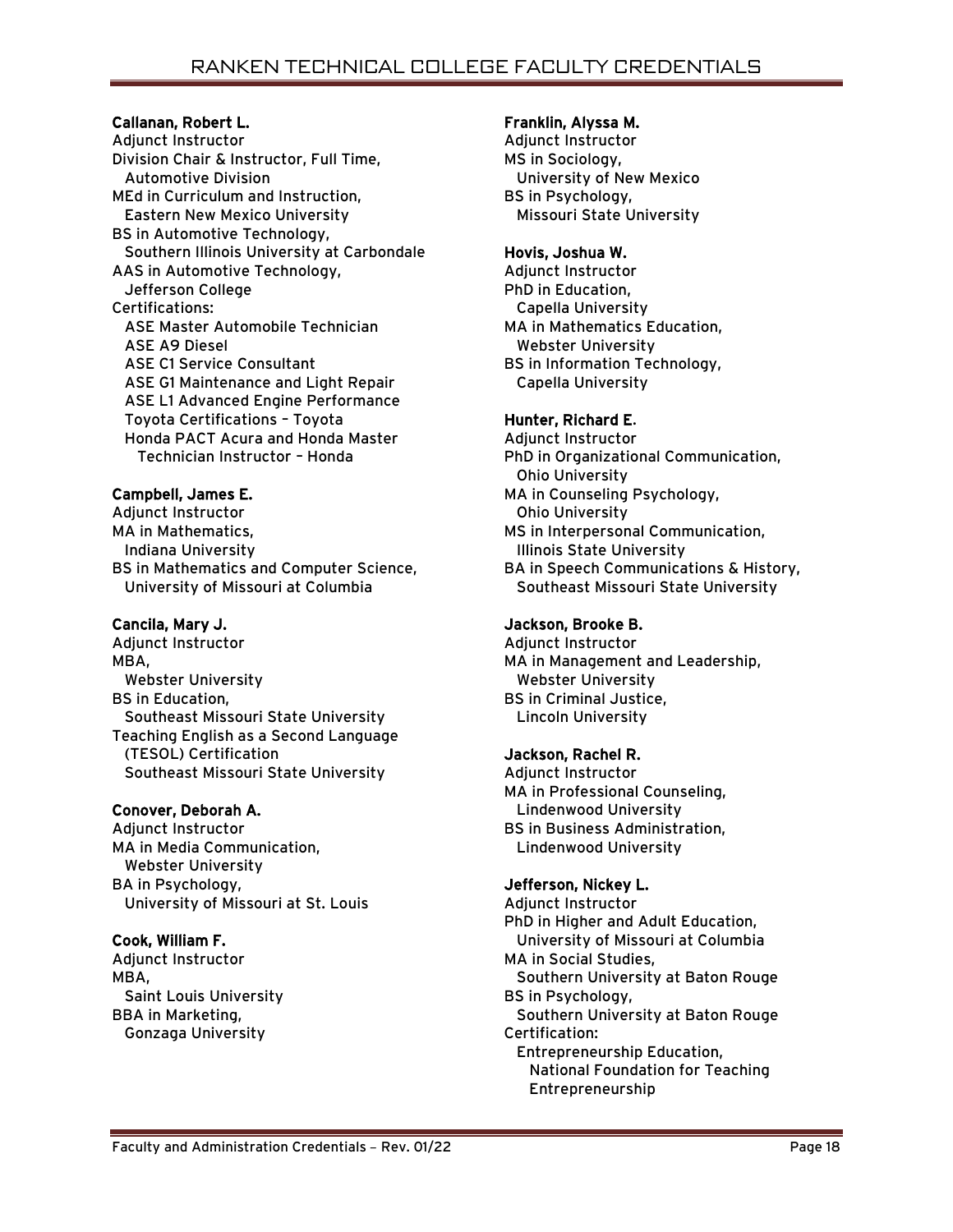### Jones, Justin L.

Adjunct Instructor Doctor of Business Administration, Walden University MS in Engineering Management, Embry-Riddle Aeronautical University MS in Information Technology–Cybersecurity, Florida Institute of Technology BS in Management, Clemson University BS in Information Technology, Colorado State University Global Certifications: Data Analytics, Cornell University Agile Project Management, Duke University Supply Chain Management, Duke University Contract Management, St. Louis University Project Management, Univ of South Carolina Lean Six Sigma Green Belt, University of South Carolina

# Khanina, Natalia

Adjunct Instructor PhD in Applied Physics and Chemistry, Tula State University MS in Science, Tula Polytechnic Institute BS in Metallurgic Engineering, Tula Polytechnic Institute Missouri teaching license for Physics and Chemistry (Grades 9-12)

# Kiry, Rita I.

Adjunct Instructor MBA in International Busines, Saint Louis University MA in English in progress, University of Missouri BS in Marketing, Saint Louis University Sales Training Certificate, Dale Carnegie Institute

# Kleine Pace, Jamie L.

Adjunct Instructor MS in Computational Mathematics, Southern Illinois University at Edwardsville BS in Secondary Mathematics Education, Southern Illinois University at Edwardsville

# Lee, Tiffany B.

Adjunct Instructor MA in Communications, Lindenwood University BA in Psychology, Southern Illinois University at Edwardsville

### Lucas, Leona

Adjunct Instructor MS in Human Resource Management, Lindenwood University BA in Business Administration, Lindenwood University

# Marmorstein, Jeffrey G.

Adjunct Instructor MA in Mathematics, California State University at Sacramento BA in Physical Science, California State University at Sacramento Certifications: Instructor's Credential – Mathematics, Physics, California Community College

# Massey, Theodore B.

Adjunct Instructor MS in Information Technology, Florida Institute of Technology MEd in Career and Technical Education, Northern Arizona University BS in Computer Science, University of North Carolina at Greensboro

# Moore, Amber E.

Adjunct Instructor MS in Educational Technology, DeVry University MEd in Secondary Education, Grand Canyon University BA in Marketing, Tennessee State University

# Moore, Reginald

Adjunct Instructor MA in Nonprofit Leadership, Webster University BA in Criminology, Webster University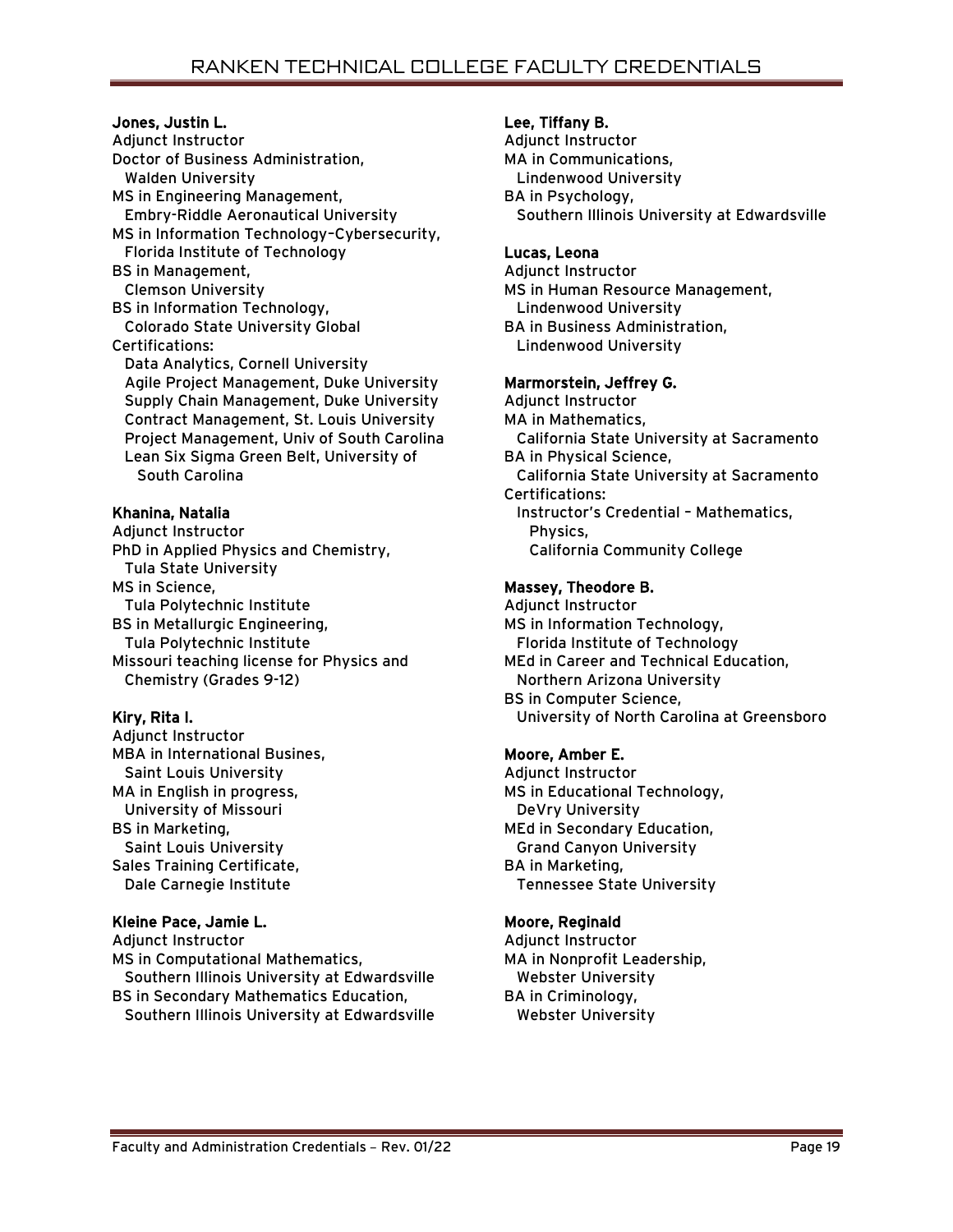# Moretti, Oscar L.

Adjunct Instructor PhD in Organization and Management, Capella University Graduate Certificate in Project Management, Keller Graduate School of Management MS in Engineering Administration, George Washington University BS in Civil Engineering, Universidad de Carabobo, Venezuela BS in Industrial Engineering, Universidad de Carabobo, Venezuela

# Morton, Keith N.

Adjunct Instructor PhD (ABD) in Rhetoric(s), Communication, and Information Design, Clemson University MA in Communication, University of Missouri at St. Louis BA in Cinema, Southern Illinois University at Carbondale

# Mottert, Les L.

Adjunct Instructor EdD in Educational Administration, Saint Louis University EdS Superintendent's Certification in Educational Administration, University of Missouri at St. Louis MS in Educational Administration, University of Missouri at St. Louis BS in Education, University of Missouri at St. Louis

# Nagel, Matthew T.

Adjunct Instructor Juris Doctorate, Washington University School of Law LLM in Intellectual Property, Washington University BS in Computer Science, Knox College BA in International Relations, Knox College

# Price, Patricia J.

Adjunct Instructor MS in Curriculum and Instruction, University of Missouri at Columbia BA in English Education, University of Missouri at Columbia

# Primm, Barbara R.

Department Chair and Instructor, General Education and BSAM Program, Full Time Ed D in Instructional Leadership (Andragogy), Lindenwood University MEd in Educational Leadership North Central University MBA, Lindenwood University BA in Management/Marketing, Webster University Graduate Certification in College Counseling, University of California at Los Angeles

# Ramirez, Jameson J.

Adjunct Instructor MA in Sociology, Southern Illinois University at Edwardsville BA in Sociology, Greenville College

# Reed, Ebonie D.

Adjunct Instructor Juris Doctorate, University of Missouri School of Law BS in Criminology and Criminal Justice, University of Missouri at St. Louis Certificate I Community Economic Development, University of Missouri at St. Louis

# Sherwin, Peggy R.

Adjunct Instructor EdD in Instructional Leadership, Lindenwood University MS Ed in Counseling Education, Western Illinois University BA in Psychology, St. Ambrose University

# Smith, Adrienne C.

Adjunct Instructor M Ed in Secondary Education/Reading Literacy, University of Missouri at St. Louis MA in Media Communications, Webster University BS in Journalism/English University of Central Missouri Certifications: Graduate Certificate in the Teaching of Writing, University of Missouri at St. Louis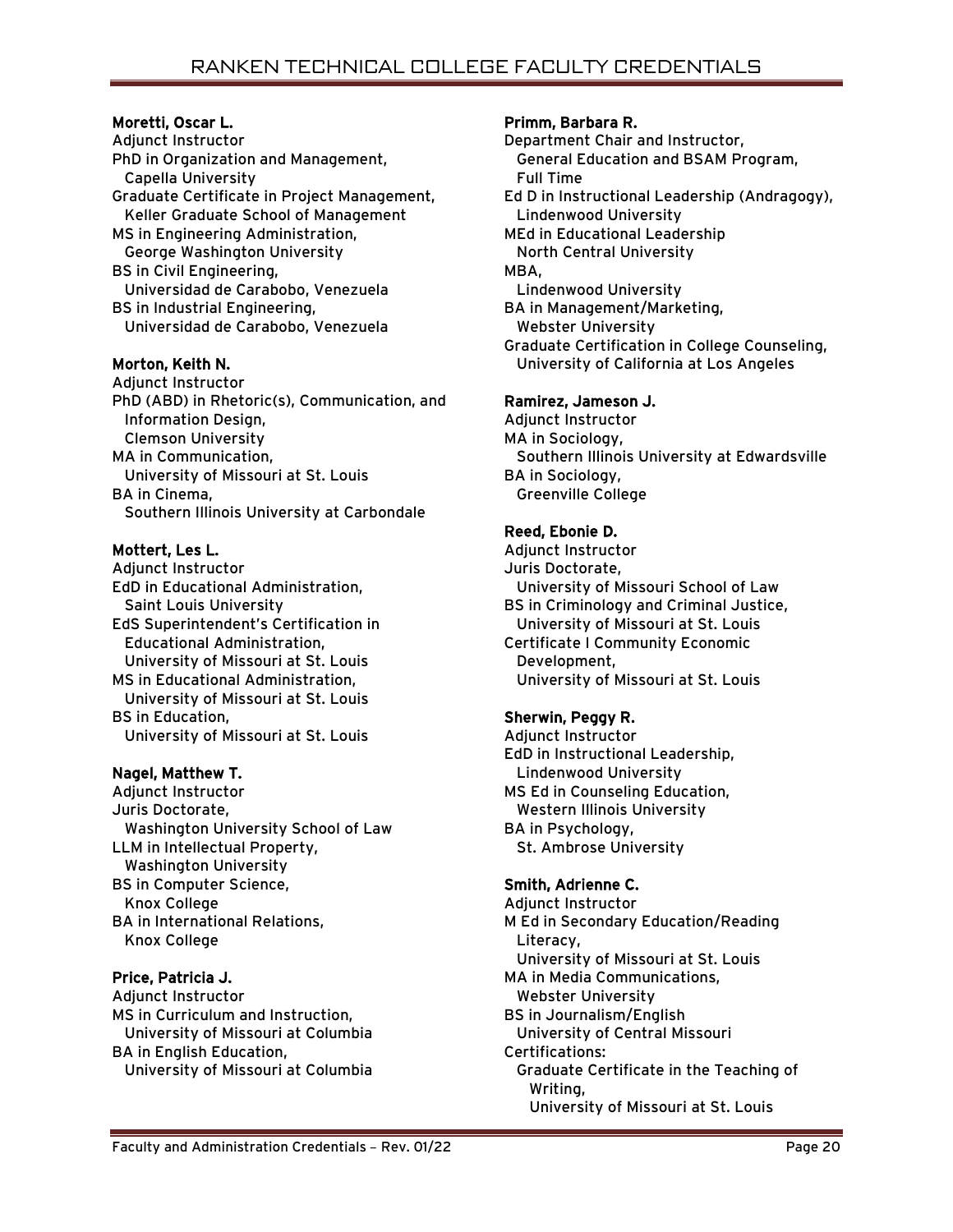# Stowers, Janelle A.

Adjunct Instructor MBA, University of Missouri at St. Louis MEd in Adult and Higher Education, University of Missouri at St. Louis BS in Business Administration, Harris-Stowe State University

# Tatum, David F.

Adjunct Instructor MS in Mass Communications, Southern Illinois University at Edwardsville BA in Psychology, Southern Illinois University at Carbondale

# Thompson, Nina M.

Adjunct Instructor DMin in Ministry, United Theological Seminary MA in Public Relations, Webster University BS in Journalism, Southern Illinois University at Carbondale

# Thompson, William J.

Instructor, Full Time MS in Physics, Purdue University BS in Physics, University of Missouri at St. Louis

# Walker, Melanie D.

Instructor, Full Time MBA, Wright State University BS in Health Information Management, Indiana University Chancellor's Certificate in Human Resource Management, University of Missouri at St. Louis

# Wecker, Shane M.

Adjunct Instructor MBA, Fontbonne University BS in Business Administration, Fontbonne University

# White, Scott A.

Adjunct Instructor MS in English, Utah State University BA in English, Truman State University

### White, Shaunda A.

Adjunct Instructor MA in Communications Management, Lindenwood University BA in Business Administration, Lindenwood University

# Winkler, Carol J.

Adjunct Instructor MA in Management & Leadership, Webster University BA in Psychology, Webster University Certificate, Council for Adult and Experiential Learning Certificate in Paralegal Studies, Webster University

# ADMINISTRATION

### Brueggemann, Shannon C.

Dean, Academic Affairs MS in Higher Education Leadership, Missouri Baptist University BS in Business Administration, Lindenwood University AT in Computer Networking Technology, Ranken Technical College

### Gerami, Keyvan

Dean, Evening Programs and Workforce Development MBA, Fontbonne University BS in Mechanical Engineering, Missouri University of Science and Technology

# Herron, Crystal A.

Vice President, Diversity and Student Success MA in English/Technical Writing, Bowling Green State University

BA in English/Mass Communications, Alcorn State University